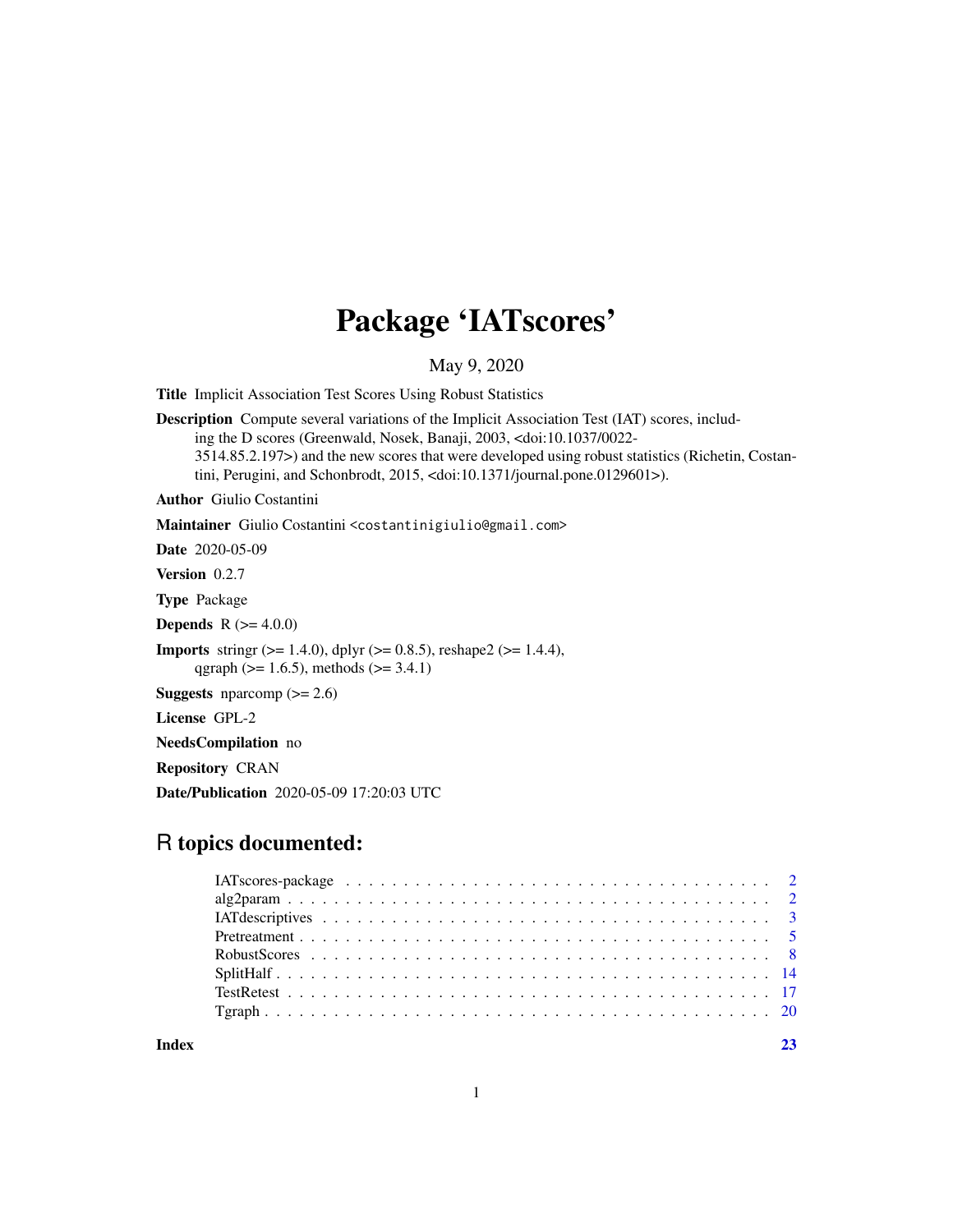<span id="page-1-0"></span>IATscores-package *Compute Robust IAT scores*

#### Description

The function [RobustScores](#page-7-1) computes variants of the robust IAT scores according to four main parameters.

#### Details

| Package: | <b>IAT</b> scores |
|----------|-------------------|
| Type:    | Package           |
| Version: | 0.2.3             |
| Date:    | 2019-07-05        |
| License: | $GPI - 2$         |

<span id="page-1-1"></span>alg2param *Convert the algorithm names to the generating parameters*

#### Description

Starting from the algorithm names, gives the parameters that generated each algorithm as output.

#### Usage

alg2param(x)

#### Arguments

x The name of an algorithm (string) or the name of many algorithms (vector of strings).

#### Details

The algorithm names in this package follow a precise convention and are in the form "pxxxx", (where each x stands for a numbers). The first number corresponds to the value of the parameter P1 in RobustScores, the second number corresponds to the value of P2 and so on. This function allows to know the values of the parameters that generated an algorithm from the algorithm's name. Also a vector of algorithm's names can be given as input.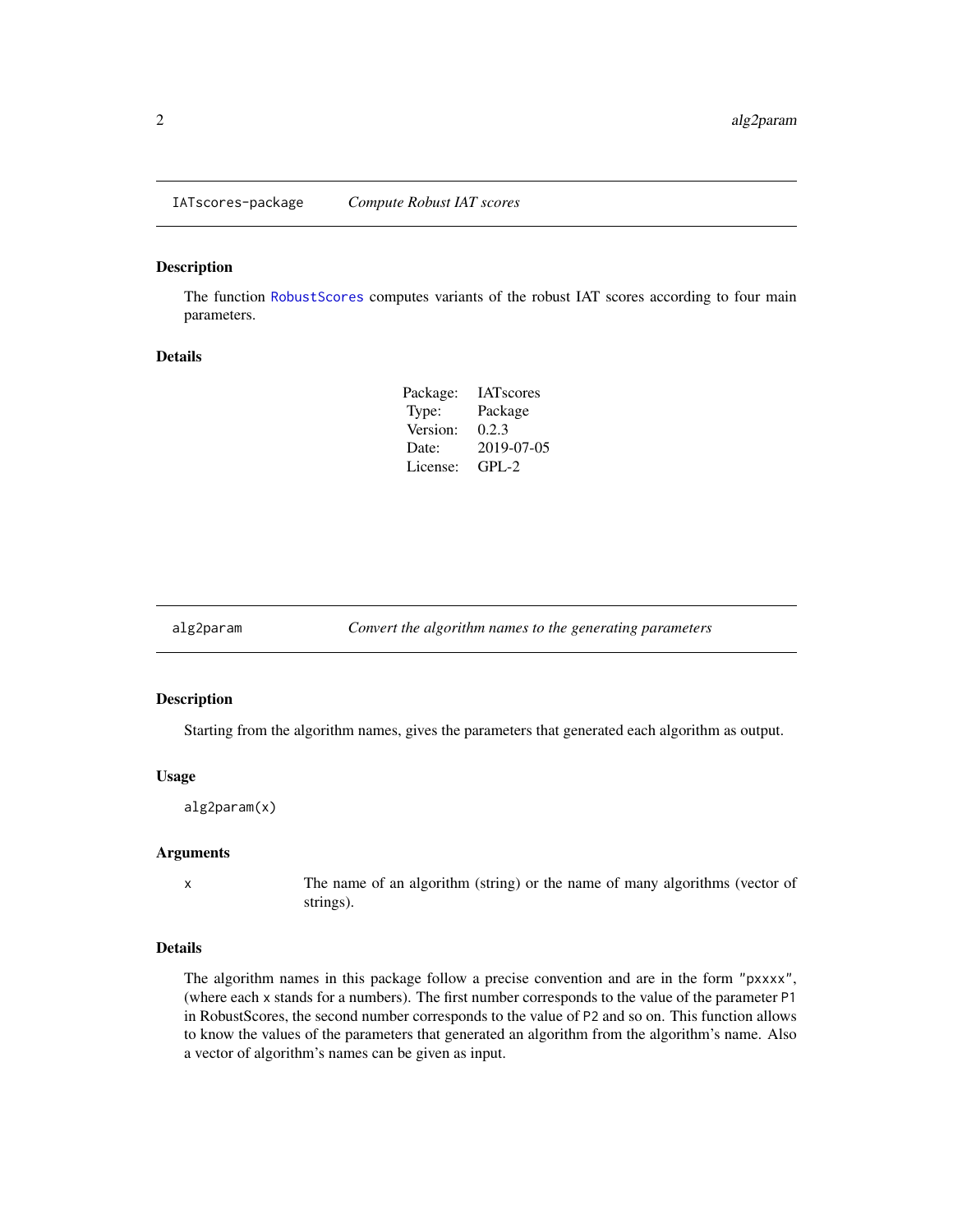## <span id="page-2-0"></span>IATdescriptives 3

## Value

A dataframe with four columns.

| algorithm      | (string). The algorithm's name given as input |
|----------------|-----------------------------------------------|
| P1             | (string). Parameter P1, see Robust Scores     |
| P <sub>2</sub> | (string). Parameter P2, see Robust Scores     |
| P <sub>3</sub> | (string). Parameter P3, see Robust Scores     |
| P4             | (string). Parameter P4, see Robust Scores     |

## Author(s)

Giulio Costantini

## Examples

alg2param("p1231")

IATdescriptives *Summary statistics of reaction time and error*

## Description

Provides several summary statistics for reaction times and errors, by subject and by block. If by block, only two critical blocks, pair1 and pair2, are considered. See function Pretreatment).

## Usage

```
IATdescriptives(IATdata, byblock = FALSE)
```
## Arguments

| IATdata | a data frame with the following columns:                                                                                                                                                                                                                                                                                                  |
|---------|-------------------------------------------------------------------------------------------------------------------------------------------------------------------------------------------------------------------------------------------------------------------------------------------------------------------------------------------|
|         | • subject: (factor or coercible to factor). Univocally identifies a participant.<br>• correct: (logical). has value TRUE or 1 if the trial was answered correctly,<br>FALSE or 0 otherwise.                                                                                                                                               |
|         | • latency: (numeric). Response latency, in ms.                                                                                                                                                                                                                                                                                            |
|         | • blockcode: (factor or string). Can assume only two values, "pair1" and<br>"pair2". "pair1" is for one critical block and "pair2" is the other critical<br>block.                                                                                                                                                                        |
|         | • praccrit. (factor, optional). Can assume only two values, "prac" is for<br>practice combined categorization block and "crit" is for critical combined<br>categorization block. In a IAT with 60 trials for each double categorization<br>block, the first 20 are sometimes administered as practice block, the other<br>40 as critical. |
| byblock | If TRUE, summary statistics are returned separately for the two critical blocks,<br>pair1 and pair2                                                                                                                                                                                                                                       |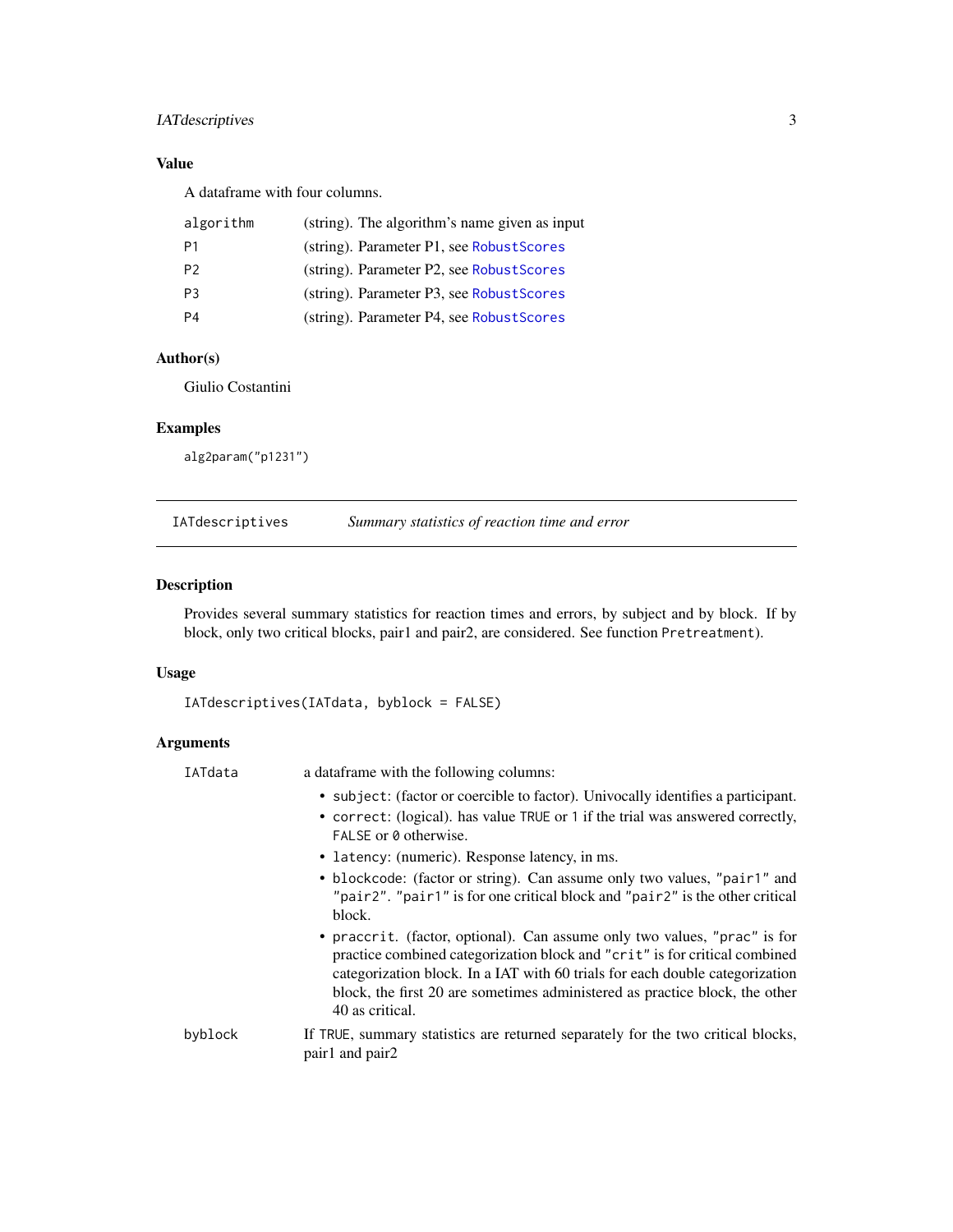## <span id="page-3-0"></span>Details

These summary statistics are used sometimes to define exclusion criteria. For example, Greenwald, Nosek, & Banaji's (2003) improved algorithm suggests to eliminate subjects for whom more than 10 percent trials have latency less than 300ms.

#### Value

| Ntrials           | number of trials                                          |
|-------------------|-----------------------------------------------------------|
| Nmissing_latency  |                                                           |
|                   | number of trials in which latency information is missing  |
| Nmissing_accuracy |                                                           |
|                   | number of trials in which accuracy information is missing |
| Prop_error        | proportion of error trials                                |
| M_latency         | mean latency                                              |
| SD_latency        | SD of latency                                             |
| min_latency       | minimum value of latency                                  |
| max_latency       | maximum value of latency                                  |
| Prop_latency300   |                                                           |
|                   | proportion of latencies faster than 300 ms                |
| Prop_latency400   |                                                           |
|                   | proportion of latencies faster than 400 ms                |
| Prop_latency10s   |                                                           |
|                   | proportion of latencies slower than 10 seconds            |

## Author(s)

Giulio Costantini

## References

Greenwald, A. G., Nosek, B. A., & Banaji, M. R. (2003). Understanding and using the Implicit Association Test: I. An improved scoring algorithm. Journal of Personality and Social Psychology, 85(2), 197-216. doi:10.1037/0022-3514.85.2.197

## See Also

[Pretreatment](#page-4-1)

```
#### generate random IAT data ####
set.seed(1234)
rawIATdata <- data.frame(
  # ID of each participant (N = 10)
  ID = rep(1:10, each = 180),
```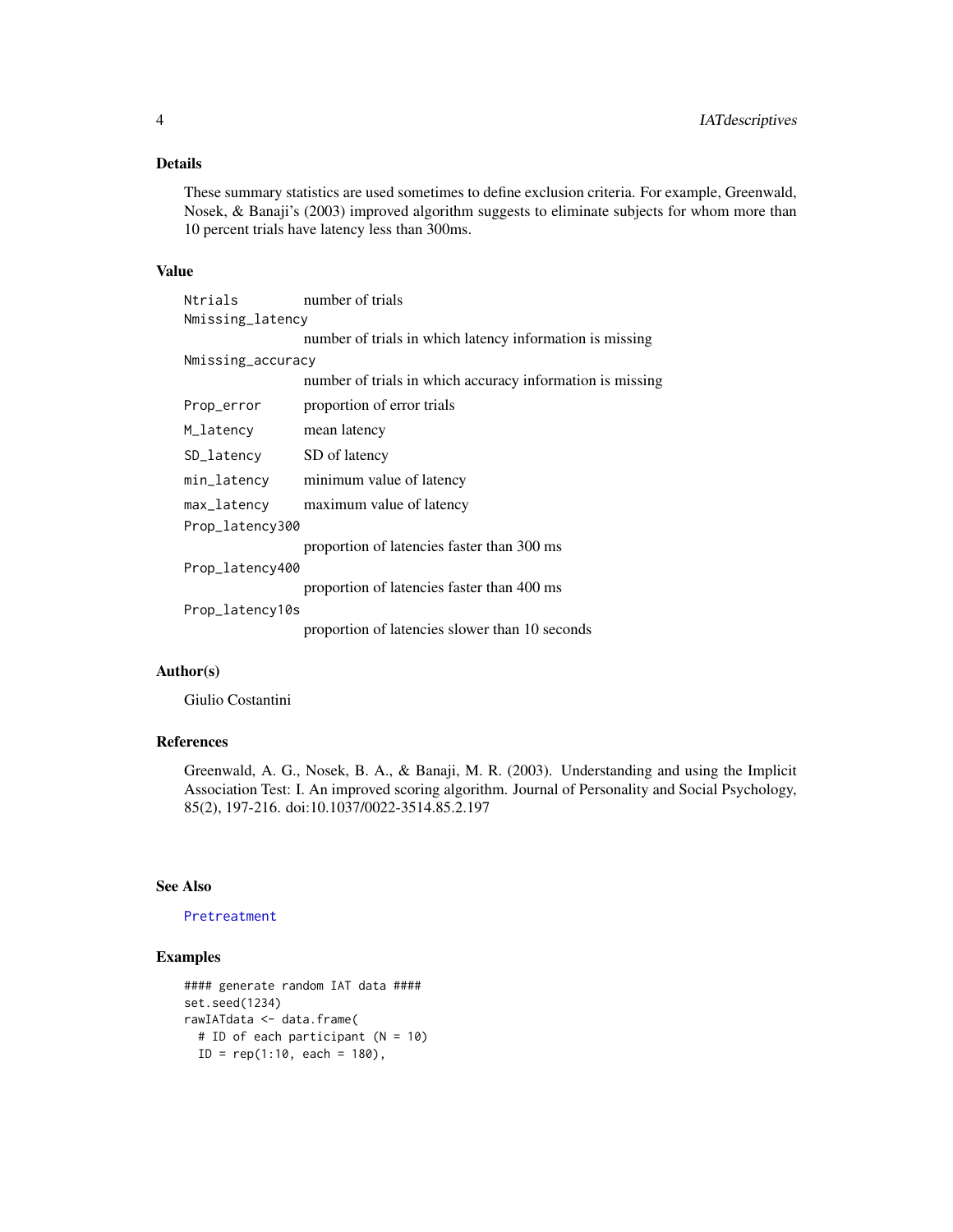#### <span id="page-4-0"></span>Pretreatment 5

```
# seven-block structure, as in Greenwald, Nosek & Banaji (2003)
 # block 1 = target discrimination (e.g., Bush vs. Gore items)
 # block 2 = attribute discrimination (e.g., Pleasant words vs. unpleasant)
 # block 3 = combined practice (e.g., Bush + pleasant vs. Gore + unpleasant)
 # block 4 = combined critical (e.g., Bush + pleasant vs. Gore + unpleasant)
 # block 5 = reversed target discrimination (e.g., Gore vs. Bush)
 # block 6 = reversed combined practice (e.g., Gore + pleasant vs. Bush + unpleasant)
 # block 7 = reversed combined critical (e.g., Gore + pleasant vs. Bush + unpleasant)
 block = rep(c(rep(1:3, each = 20)),rep(4, 40),
                rep(5:6, each = 20),
               rep(7, 40)), 10),
 # expected proportion of errors = 10 percent
 correct = sample(c(0, 1), size = 1800, replace = TRUE, prob = c(.2, .8)),# reaction times are generated from a mix of two chi2 distributions,
 # one centered on 550ms and one on 100ms to simulate fast latencies
 latency = round(sample(c(rchisq(1500, df = 1, ncp = 550),
                           rchisq(300, df = 1, ncp = 100), 1800)))
# add some IAT effect by making trials longer in block 6 and 7
rawIATdata[rawIATdata$block >= 6, "latency"] <-
 rawIATdata[rawIATdata$block >= 6, "latency"] + 100
# add some more effect for subjects 1 to 5
rawIATdata[rawIATdata$block >= 6 &
            rawIATdata$ID <= 5, "latency"] <-
 rawIATdata[rawIATdata$block >= 6 &
            rawIATdata$ID <= 5, "latency"] + 100
#### pretreat IAT data using function Pretreatment ####
IATdata <- Pretreatment(rawIATdata,
                             label_subject = "ID",
                          label_latency = "latency",
                          label_accuracy = "correct",
                          label_block = "block",
                          block_pair1 = c(3, 4),
                          block_pair2 = c(6, 7),
                          label_praccrit = "block",
                          block_prac = c(3, 6),
                          block_crit = c(4, 7))
IATdescriptives(IATdata)
```
<span id="page-4-1"></span>Pretreatment *Pretreat the IAT data in input.*

#### **Description**

Convert the initial dataframe of the IAT in a simpler dataframe, which is the input of subsequent functions in this package.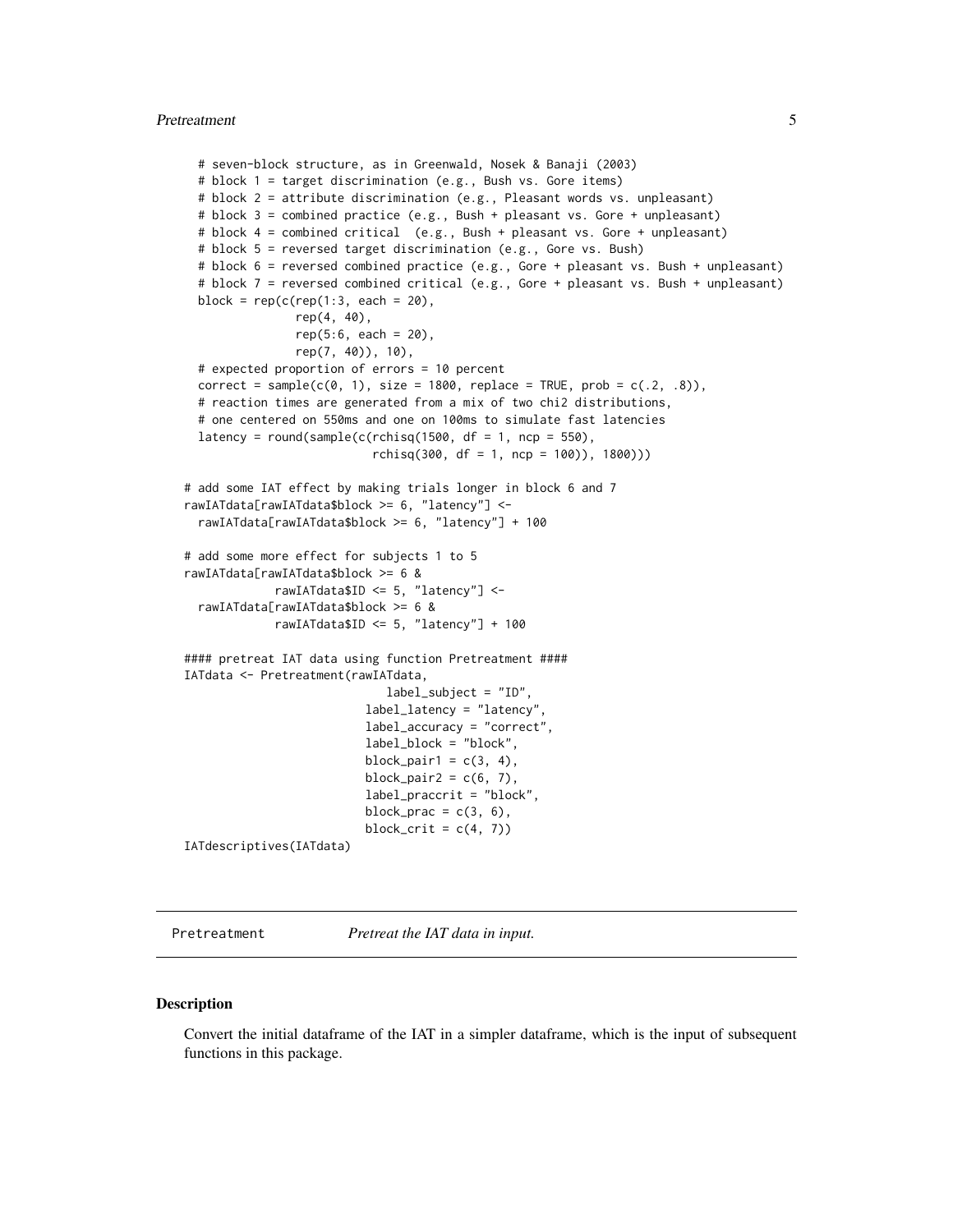## Usage

```
Pretreatment(IATdata,
 label_subject = "subject",
 label_latency = "latency",
 label_accuracy = "correct",
 label_block = "blockcode",
  block_pair1 = c("pair1_left", "pair1_right"),
  block_pair2 = c("pair2_left", "pair2_right"),
 label\_trial = NA,trial_left = NA,
  trial_right = NA,
 label_praccrit=NA,
 block_prac=NA,
 block_crit=NA,
 label_stimulus=NA)
```
## Arguments

| IATdata        | The input dataframe. I consider the the output of the IAT implemented in In-<br>quisit (a row by trial). Only 7 columns are important for computation.<br>- a column with subject numbers<br>- a column with latencies<br>- a column with accuracy $(1 = correct, 0 = incorrect)$<br>- a column including the block codes, i.e. one or more strings that describe the<br>kind of block (e.g., "compatible" vs. "incompatible")<br>- a column including the trial codes, i.e. one or more strings that describe the<br>kind of trial (e.g., "response_left" vs. "response_right")<br>- a column including information about which are the practice and which the |
|----------------|-----------------------------------------------------------------------------------------------------------------------------------------------------------------------------------------------------------------------------------------------------------------------------------------------------------------------------------------------------------------------------------------------------------------------------------------------------------------------------------------------------------------------------------------------------------------------------------------------------------------------------------------------------------------|
|                | critical combined categorization blocks.<br>- a column with the original stimuli (optional)                                                                                                                                                                                                                                                                                                                                                                                                                                                                                                                                                                     |
| label_subject  | String. Name of the column in IAT data with the subject numbers                                                                                                                                                                                                                                                                                                                                                                                                                                                                                                                                                                                                 |
| label_latency  | String. Name of the column in IAT data with the latencies                                                                                                                                                                                                                                                                                                                                                                                                                                                                                                                                                                                                       |
| label_accuracy | String. Name of the column in IAT data with the accuracy                                                                                                                                                                                                                                                                                                                                                                                                                                                                                                                                                                                                        |
| label_block    | String. Name of the column in IAT data with the block names                                                                                                                                                                                                                                                                                                                                                                                                                                                                                                                                                                                                     |
| block_pair1    | Vector of strings. Elements of the column indicated in label_block that corre-<br>spond the one of the critical blocks of the IAT                                                                                                                                                                                                                                                                                                                                                                                                                                                                                                                               |
| block_pair2    | Vector of strings. Elements of the column indicated in label_block that corre-<br>spond the the other critical block of the IAT (with respect to the one indicated<br>by block_pair1)                                                                                                                                                                                                                                                                                                                                                                                                                                                                           |
| label_trial    | String (optional). Name of the column in IAT data with the trial names                                                                                                                                                                                                                                                                                                                                                                                                                                                                                                                                                                                          |
| trial_left     | Vector of strings(optional). Elements of the column indicated in label_trial<br>that correspond to trials that required to to press the left button to give the correct<br>response.                                                                                                                                                                                                                                                                                                                                                                                                                                                                            |
| trial_right    | Vector of strings (optional). Elements of the column indicated in label_trial<br>that correspond to trials that required to to press the right button to give the<br>correct response.                                                                                                                                                                                                                                                                                                                                                                                                                                                                          |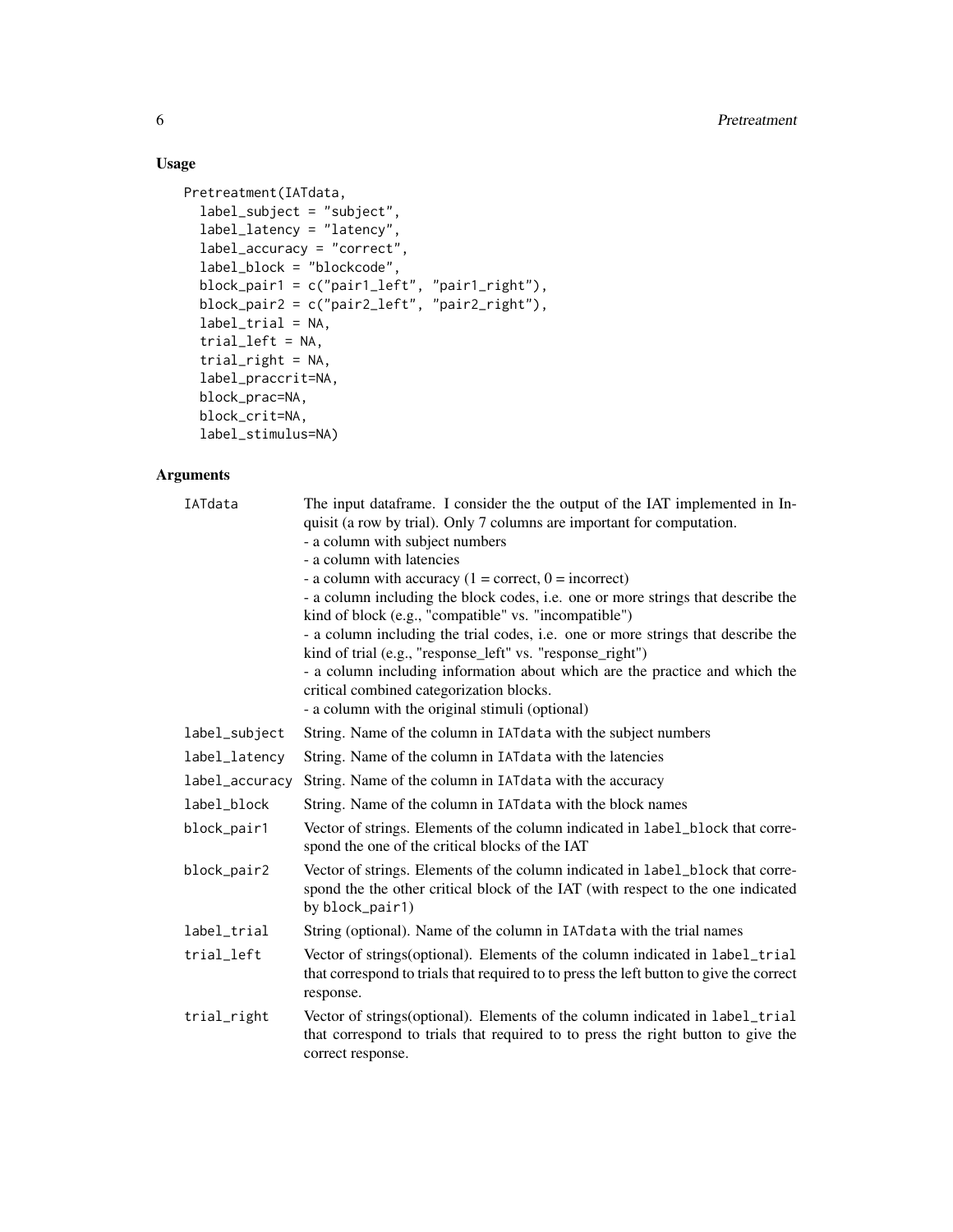#### Pretreatment 7 and 7 and 7 and 7 and 7 and 7 and 7 and 7 and 7 and 7 and 7 and 7 and 7 and 7 and 7 and 7 and 7 and 7 and 7 and 7 and 7 and 7 and 7 and 7 and 7 and 7 and 7 and 7 and 7 and 7 and 7 and 7 and 7 and 7 and 7 and

|            | label_praccrit String (optional). The column in which the information about practice and crit-<br>ical trials is stored.                |
|------------|-----------------------------------------------------------------------------------------------------------------------------------------|
| block_prac | Vector of strings (optional). The elements of the column indicated in label_praccrit<br>that correspond to the practice combined blocks |
| block_crit | Vector of strings (optional). The elements of the column indicated in label_praccrit<br>that correspond to the critical combined blocks |
|            | label_stimulus (optional) The variable name in IAT data that keeps information about the stim-<br>ulus presented in each trial          |

## Value

a dataframe with the following columns:

| subject   | Univocally identifies a participant.                                                                                                                                                                                                                                                                                       |
|-----------|----------------------------------------------------------------------------------------------------------------------------------------------------------------------------------------------------------------------------------------------------------------------------------------------------------------------------|
| correct   | (logical). has value TRUE or 1 if the trial was answered correctly, FALSE or 0<br>otherwise.                                                                                                                                                                                                                               |
| latency   | (numeric). Response latency.                                                                                                                                                                                                                                                                                               |
| blockcode | (factor). Can assume only two values, "pair1" and "pair2". "pair1" is for<br>one critical block and "pair2" is the other critical block.                                                                                                                                                                                   |
| praccrit  | (factor, optional). Can assume only two values, "prac" is for practice combined<br>categorization block and "crit" is for critical combined categorization block.<br>In a IAT with 60 trials for each double categorization block, the first 20 are<br>sometimes administered as practice block, the other 40 as critical. |
| trialcode | (factor, optional). Code for the trial, has value "left" if the correct response<br>required to press the left button, "right" if it required to press the right button.                                                                                                                                                   |
| stimulus  | (character, optional). The stimulus item.                                                                                                                                                                                                                                                                                  |

#### Author(s)

Giulio Costantini

```
#### generate random IAT data ####
set.seed(1234)
rawIATdata <- data.frame(
  # ID of each participant (N = 10)
  ID = rep(1:10, each = 180),
  # seven-block structure, as in Greenwald, Nosek & Banaji (2003)
  # block 1 = target discrimination (e.g., Bush vs. Gore items)
  # block 2 = attribute discrimination (e.g., Pleasant words vs. unpleasant)
  # block 3 = combined practice (e.g., Bush + pleasant vs. Gore + unpleasant)
  # block 4 = combined critical (e.g., Bush + pleasant vs. Gore + unpleasant)
  # block 5 = reversed target discrimination (e.g., Gore vs. Bush)
  # block 6 = reversed combined practice (e.g., Gore + pleasant vs. Bush + unpleasant)
  # block 7 = reversed combined critical (e.g., Gore + pleasant vs. Bush + unpleasant)
  block = rep(c(rep(1:3, each = 20)),rep(4, 40),
```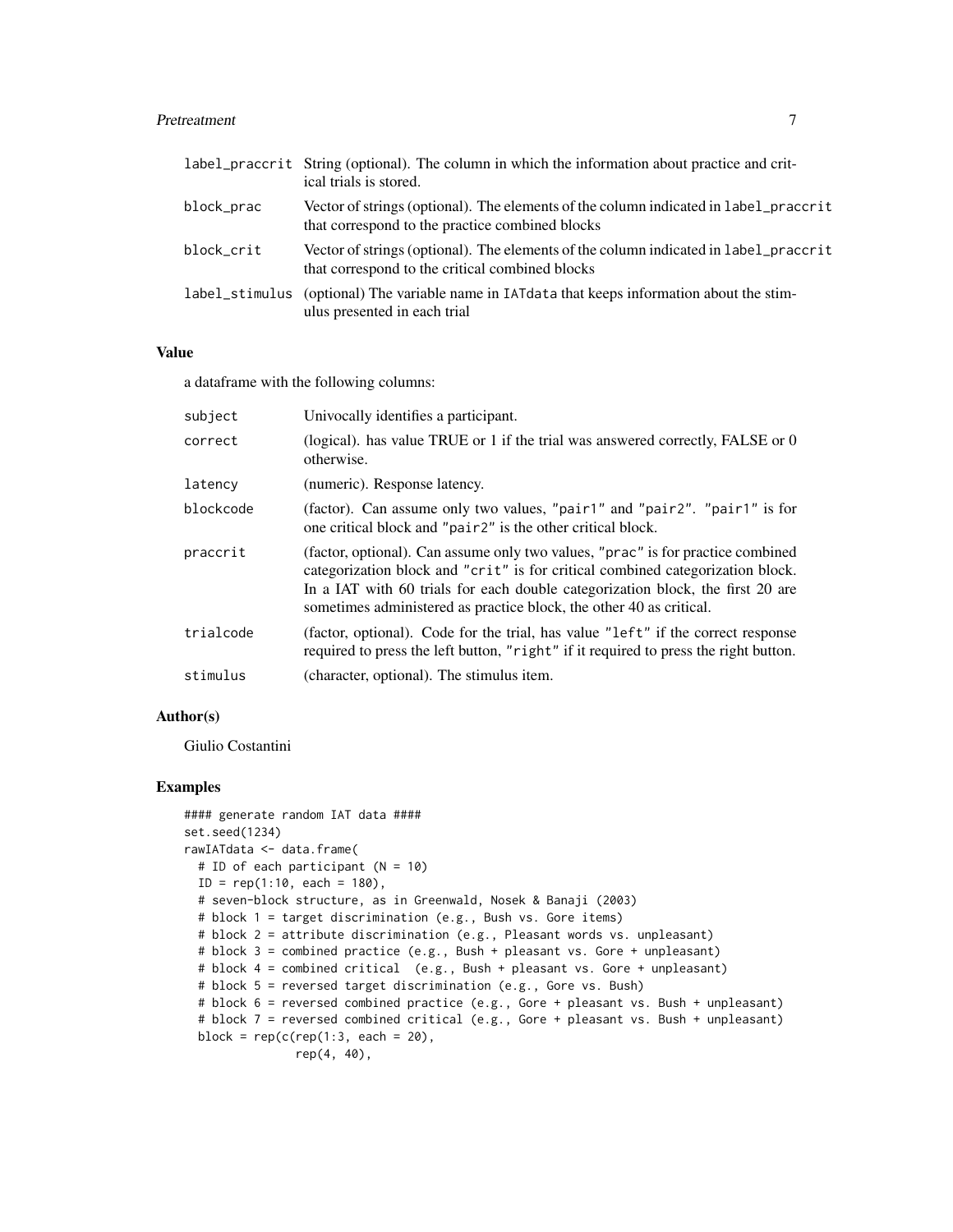```
rep(5:6, each = 20),
                rep(7, 40)), 10),
# expected proportion of errors = 10 percent
 correct = sample(c(0, 1), size = 1800, replace = TRUE, prob = c(.2, .8)),# reaction times are generated from a mix of two chi2 distributions,
 # one centered on 550ms and one on 100ms to simulate fast latencies
 latency = round(sample(c(rchisq(1500, df = 1, ncp = 550)),rchisq(300, df = 1, ncp = 100)), 1800)))
# add some IAT effect by making trials longer in block 6 and 7
rawIATdata[rawIATdata$block >= 6, "latency"] <-
 rawIATdata[rawIATdata$block >= 6, "latency"] + 100
# add some more effect for subjects 1 to 5
rawIATdata[rawIATdata$block >= 6 &
             rawIATdata$ID <= 5, "latency"] <-
 rawIATdata[rawIATdata$block >= 6 &
             rawIATdata$ID <= 5, "latency"] + 100
head(rawIATdata)
#### pretreat IAT data using function Pretreatment ####
IATdata <- Pretreatment(rawIATdata,
                             label_subject = "ID",
                          label_latency = "latency",
                          label_accuracy = "correct",
                          label_block = "block",
                          block_pair1 = c(3, 4),
                          block_pair2 = c(6, 7),
                          label_praccrit = "block",
                          block_prac = c(3, 6),
                          block_crit = c(4, 7))
# data are now in the correct format
head(IATdata)
```
<span id="page-7-1"></span>

RobustScores *Compute the Robust IAT scores*

#### Description

This is the main function of the package. It allows to compute many variants of the robust IAT scores all with a single command.

#### Usage

```
RobustScores(IATdata,
P1 = c("none", "fxtrim", "fxwins", "trim10", "wins10", "inve10"),
P2 = c("ignore", "exclude", "recode", "separate", "recode600"),
P3 = c("dscore", "gscore", "wpr90", "minid", "minid_t10", "minid_w10",
"minid_i10"),
```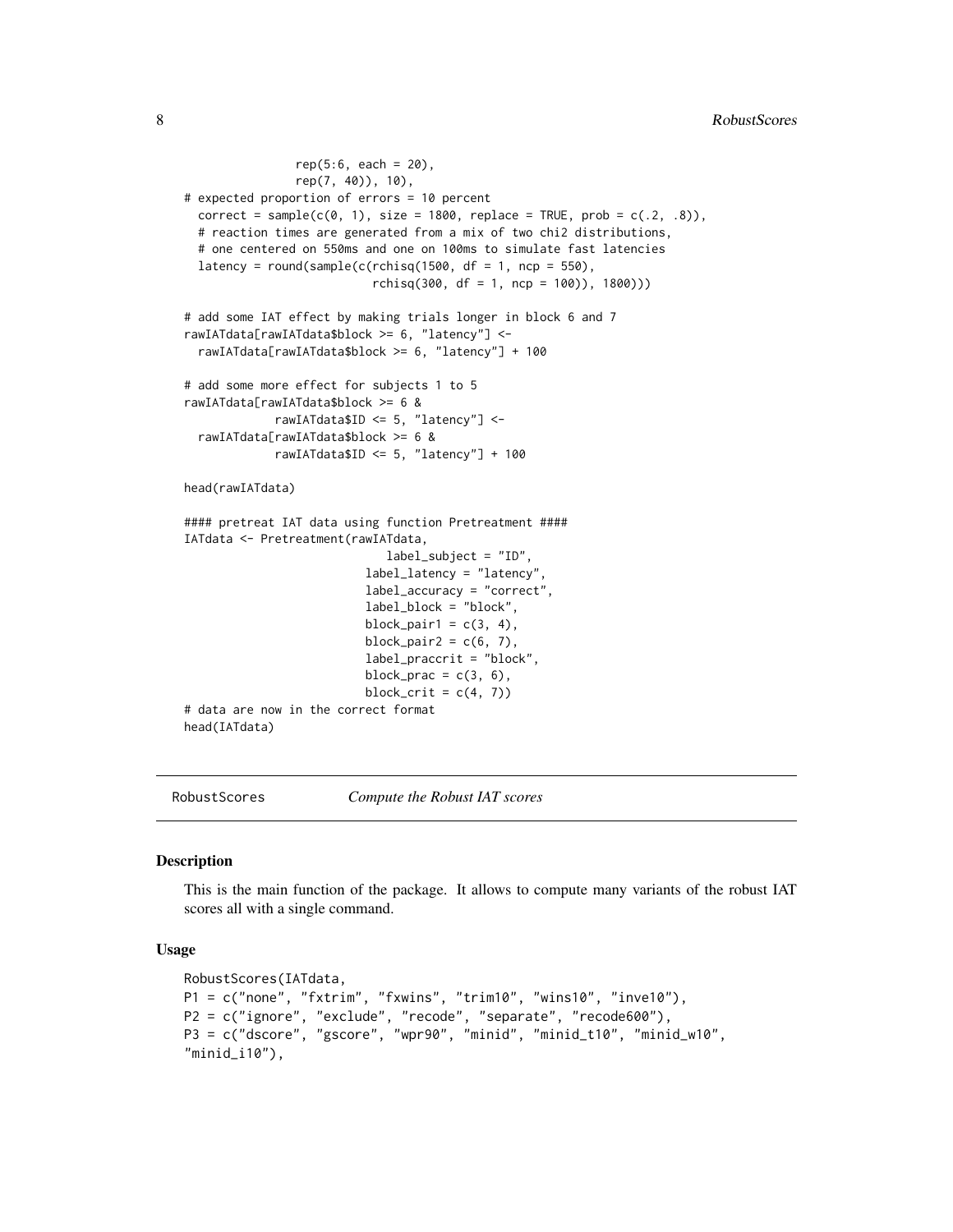## RobustScores 9

```
P4 = c("nodist", "dist"), maxMemory = 1000,
verbose = TRUE,
autoremove = TRUE)
D2(IATdata, ...)
D5(IATdata, ...)
D6(IATdata, ...)
D2SWND(IATdata, ...)
D5SWND(IATdata, ...)
D6SWND(IATdata, ...)
```
## Arguments

| IATdata        | a dataframe with the following columns:                                                                                                                                                                                                                                                                                                   |
|----------------|-------------------------------------------------------------------------------------------------------------------------------------------------------------------------------------------------------------------------------------------------------------------------------------------------------------------------------------------|
|                | • subject: (factor or coercible to factor). Univocally identifies a participant.                                                                                                                                                                                                                                                          |
|                | • correct: (logical). has value TRUE or 1 if the trial was answered correctly,<br>FALSE or 0 otherwise.                                                                                                                                                                                                                                   |
|                | • latency: (numeric). Response latency, in ms.                                                                                                                                                                                                                                                                                            |
|                | • blockcode: (factor or string). Can assume only two values, "pair1" and<br>"pair2". "pair1" is for one critical block and "pair2" is the other critical<br>block.                                                                                                                                                                        |
|                | • praccrit. (factor, optional). Can assume only two values, "prac" is for<br>practice combined categorization block and "crit" is for critical combined<br>categorization block. In a IAT with 60 trials for each double categorization<br>block, the first 20 are sometimes administered as practice block, the other<br>40 as critical. |
| P <sub>1</sub> | (Vector of strings). Determines how the latencies are treated for computing the<br>scores. Can include one or more of the following strings. It is worth noticing<br>that latencies $> 10s$ are excluded by default, independent of P1.                                                                                                   |
|                | 1. "none": Do nothing.                                                                                                                                                                                                                                                                                                                    |
|                | 2. "fxtrim": Trim values < 400ms                                                                                                                                                                                                                                                                                                          |
|                | 3. "fxwins": Values $\lt$ 300ms assume the value 300ms and values $>$ 3000ms<br>assume the value 3000ms                                                                                                                                                                                                                                   |
|                | 4. "trim10": 10% trimming                                                                                                                                                                                                                                                                                                                 |
|                | 5. "wins10": 10% winsorizing                                                                                                                                                                                                                                                                                                              |
|                | 6. "inve10": 10% inverse trimming (i.e., trim central values)                                                                                                                                                                                                                                                                             |
| P <sub>2</sub> | (Vector of strings). Determines how the error latencies are treated. Can include<br>one or more of the following strings.                                                                                                                                                                                                                 |
|                | 1. "ignore": Disregard the correct-error distinction, treat all the latencies as<br>if they were correct latencies.                                                                                                                                                                                                                       |
|                | 2. "exclude": Remove error latencies and consider only the correct ones.                                                                                                                                                                                                                                                                  |
|                | 3. "recode": Recode the error latencies with the M+2SD of correct laten-<br>cies. In the computation of the M and of the SD, all correct latencies are<br>considered that are $< 10$ s.                                                                                                                                                   |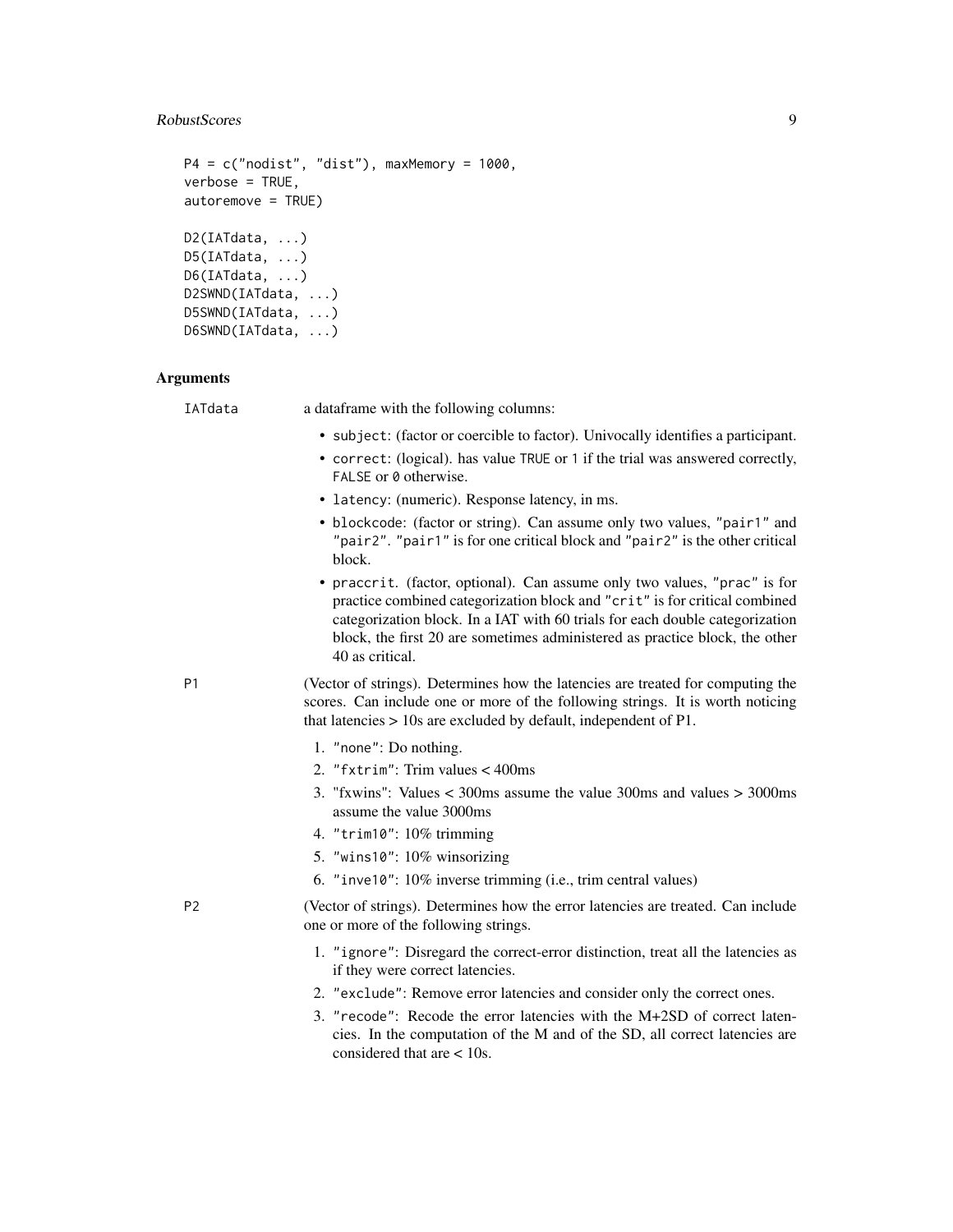- 4. "separate": Apply parameter P1 separately for correct and error latencies. Notice that for parameter 1 equal to "none", "fxtrim", and "fxwins", if P4 = "ignore" and P4 = "separate", the result is the same.)
- 5. "recode600": Recode the error latencies with the the mean of correct latencies + 600ms. In the computation of the Mean, all correct latencies are considered that are < 10s.
- P3 The algorithm for computing the Dscores. Can include one or more of the following strings.
	- 1. "dscore". Compute the Dscores as M pair2 Mpair1 / pooled SD.
	- 2. "gscore". Compute the Gscores, as shown in Nosek, Bar-Anan, Sriram, & Greenwald (2013).
	- 3. "wpr90". Compute the scores based on the worst-performance-rule, which are the same as the Dscores, but instead of the mean, the 90th percentile is used in the numerator.
	- 4. minid. Compute the minidifferences, i.e., the differences between any latency in pair2 and any latency in pair1. Then compute the IAT scores as the Mean of the minidifferences, divided by their SD.
	- 5. minid\_t10. Compute the 10% trimmed minidifferences, which are identical to the minidiffernces, but instead of the mean, the 10% trimmed mean is used.
	- 6. "minid\_w10" Compute the 10% winsorized minidifferences, which are as the minidifferences, but instead of the mean, the 10% winsorized mean is used.
	- 7. "minid\_i10" Compute the 10% inverse trimmed minidifferences, which are as the minidifferences, but instead of the mean, the 10% inverse trimmed mean is used.
- P4 Distinguish the practice and the critical blocks, as specified by column praccrit in the IATdata, or do not.
	- 1. "nodist" no distinction between practice and critical blocks. no distinction is made between practice and critical blocks and the IAT scores are computed using all trials together.
	- 2. "dist" compute the IAT scores as the average IAT score computed. the scores are computed on practice and critical blocks separately: the total score is then computedc as the average of the two IAT scores.
- maxMemory In computing the minidifferences, a very large dataframe is required. maxMemory specifies the maximum size of this dataframe, in MB. This limit is respected by "slicing" the dataset and computing the scores separately for many subsets of participants. This can slow the computation a bit, but prevents RAM overflows.
- verbose if TRUE, Print the time at which several operations are performed.
- autoremove if TRUE (the default), participants with less than 3 correct responses with latency between 400ms and 10s in each block are excluded from the analyses. Disabling this option can result in computing some variants of IAT scores on too few trials and it can lead to errors and missing values. Change this parameter to FALSE only if you know what you are doing.
- ... Additional arguments for RobustScores.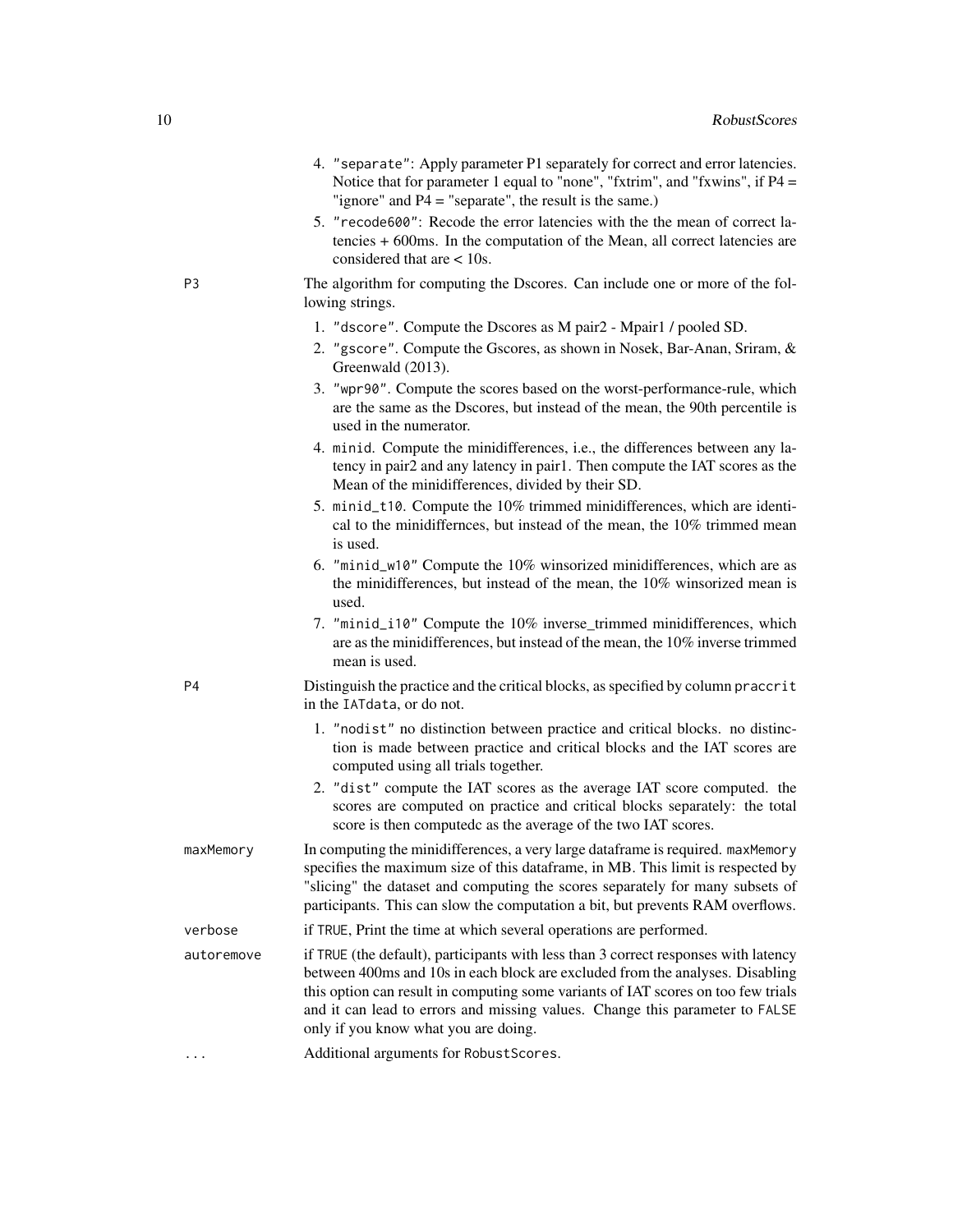#### RobustScores 11

#### Details

A precise description of the parameters can be found in Richetin et al. (2015, Table 1). The procedure for computing the scores is the following.

- 1. First parameter P4 is applied: for "nodist" the whole dataset is given as input, for "dist" the dataset is first split in two parts according to column praccrit and then given in input.
- 2. Second, the parameter P1 and P2 are applied: correct and error latencies are treated for each combinations of P1 and P2 and a new column is internally created.
- 3. Third, parameter P3 is applied. On each and every vector of latencies defined by a combination of P1 and P2, the IAT scores are computed using all the methods specified in P3.
- 4. Finally, for P4 = "dist", the scores computed i the practice and critical blocks are averaged.

Functions D2, D5, and D6 are simple wrappers around RobustScores that allow computing the D2, D5, and D6 scores shown in Greenwald et al. (2003). Similarly, D2SWND, D5SWND, and D6SWND allow computing the same D2, D5, and D6 scores with the improvements proposed by Richetin et al. (2015): use of statistical winsorizing (SW) and no distinction (ND) between practice and critical blocks.

#### Value

A dataframe with as many columns as subjects, and as many rows as the possible combinations of the parameters P1, P2, P3 and P4.

| subject | The identifier of the participant                                                                                                                                                                                                                                                                                                                                                                                                                                                     |
|---------|---------------------------------------------------------------------------------------------------------------------------------------------------------------------------------------------------------------------------------------------------------------------------------------------------------------------------------------------------------------------------------------------------------------------------------------------------------------------------------------|
|         |                                                                                                                                                                                                                                                                                                                                                                                                                                                                                       |
| p1342   | The IAT score variants computed. Each number after the p indicates the value<br>of the parameter corresponding to the position. For instance p1342 indicates<br>that parameter P1 has value 1 (i.e. "none"), parameter P2 has value 3, i.e.,<br>recode, parameter P3 has value 4 (i.e., "minid") and parameter P4 has value 2<br>(i.e. "dist"). This naming convention was adopted to allow to immediately and<br>precisely know what has been done by reading the name of the score. |
| .       | other columns in the form pxxxx.                                                                                                                                                                                                                                                                                                                                                                                                                                                      |
|         |                                                                                                                                                                                                                                                                                                                                                                                                                                                                                       |

#### Author(s)

Giulio Costantini

#### References

Greenwald, A. G., Nosek, B. A., & Banaji, M. R. (2003). Understanding and using the Implicit Association Test: I. An improved scoring algorithm. Journal of Personality and Social Psychology, 85(2), 197-216. doi:10.1037/0022-3514.85.2.197

Nosek, B. A., Bar-Anan, Y., Sriram, N., & Greenwald, A. G. (2013). Understanding and Using the Brief Implicit Association Test: I. Recommended Scoring Procedures. SSRN Electronic Journal. doi:10.2139/ssrn.2196002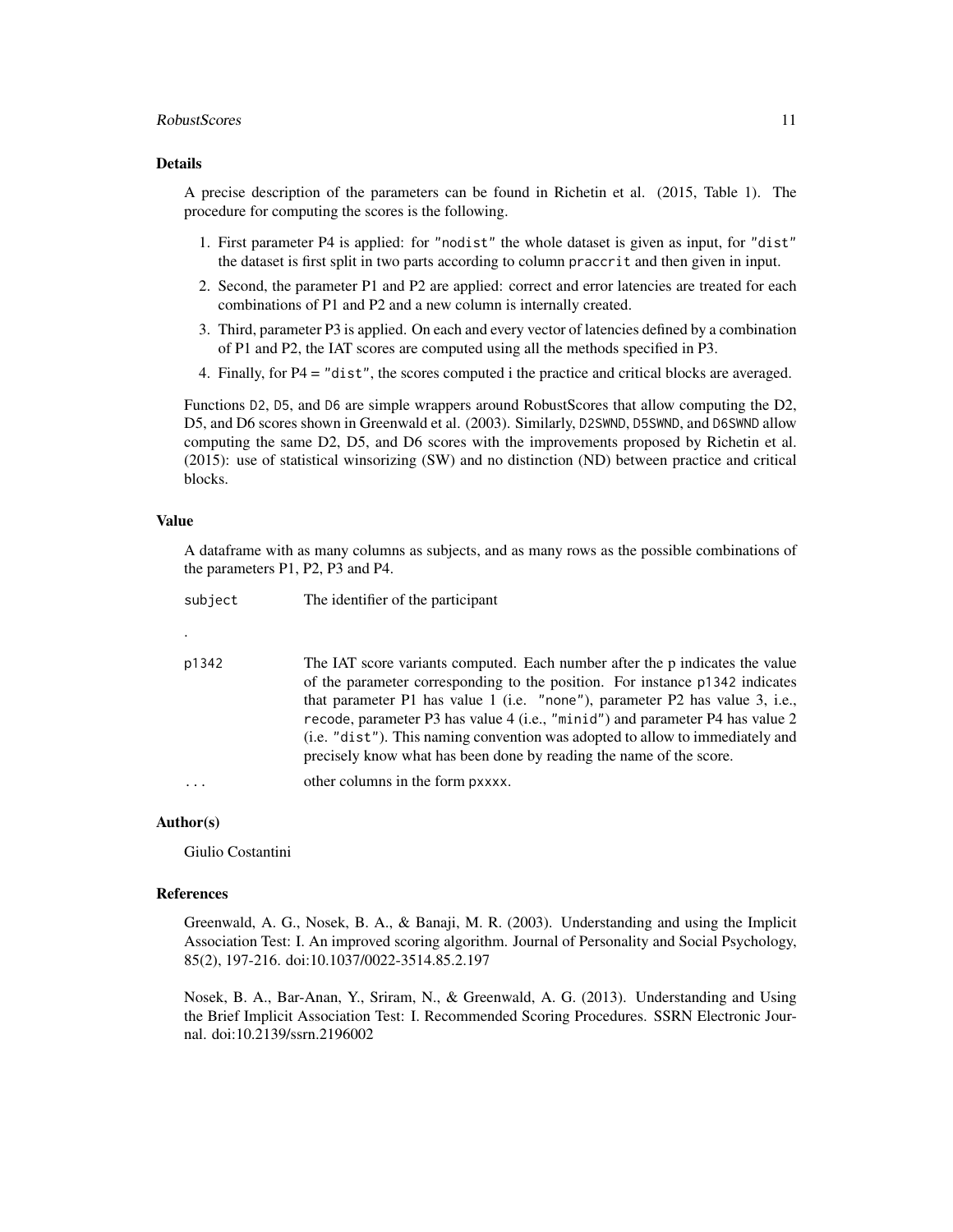<span id="page-11-0"></span>Richetin, J., Costantini, G., Perugini, M., Schonbrodt, F. (in press). Should we stop looking for a better scoring algorithm for handling Implicit Association Test data? Test of the role of errors, extreme latencies treatment, scoring formula, and practice trials on reliability and validity. PLoS ONE.

#### See Also

[SplitHalf](#page-13-1), [alg2param](#page-1-1)

```
#### generate random IAT data ####
set.seed(1234)
rawIATdata <- data.frame(
 # ID of each participant (N = 10)
 ID = rep(1:10, each = 180),
 # seven-block structure, as in Greenwald, Nosek & Banaji (2003)
 # block 1 = target discrimination (e.g., Bush vs. Gore items)
 # block 2 = attribute discrimination (e.g., Pleasant words vs. unpleasant)
 # block 3 = combined practice (e.g., Bush + pleasant vs. Gore + unpleasant)
 # block 4 = combined critical (e.g., Bush + pleasant vs. Gore + unpleasant)
 # block 5 = reversed target discrimination (e.g., Gore vs. Bush)
 # block 6 = reversed combined practice (e.g., Gore + pleasant vs. Bush + unpleasant)
 # block 7 = reversed combined critical (e.g., Gore + pleasant vs. Bush + unpleasant)
 block = rep(c(rep(1:3, each = 20)),rep(4, 40),
                rep(5:6, each = 20),
                rep(7, 40)), 10),
 # expected proportion of errors = 10 percent
 correct = sample(c(\emptyset, 1), size = 1800, replace = TRUE, prob = c(.2, .8)),
 # reaction times are generated from a mix of two chi2 distributions,
  # one centered on 550ms and one on 100ms to simulate fast latencies
 latency = round(sample(c(rchisq(1500, df = 1, ncp = 550),
                           rchisq(300, df = 1, ncp = 100), 1800))
# add some IAT effect by making trials longer in block 6 and 7
rawIATdata[rawIATdata$block >= 6, "latency"] <-
 rawIATdata[rawIATdata$block >= 6, "latency"] + 100
# add some more effect for subjects 1 to 5
rawIATdata[rawIATdata$block >= 6 &
             rawIATdata$ID <= 5, "latency"] <-
 rawIATdata[rawIATdata$block >= 6 &
             rawIATdata$ID <= 5, "latency"] + 100
#### pretreat IAT data using function Pretreatment ####
IATdata <- Pretreatment(rawIATdata,
                             label_subject = "ID",
                          label_latency = "latency",
                          label_accuracy = "correct",
                          label_block = "block",
                          block_pair1 = c(3, 4),
```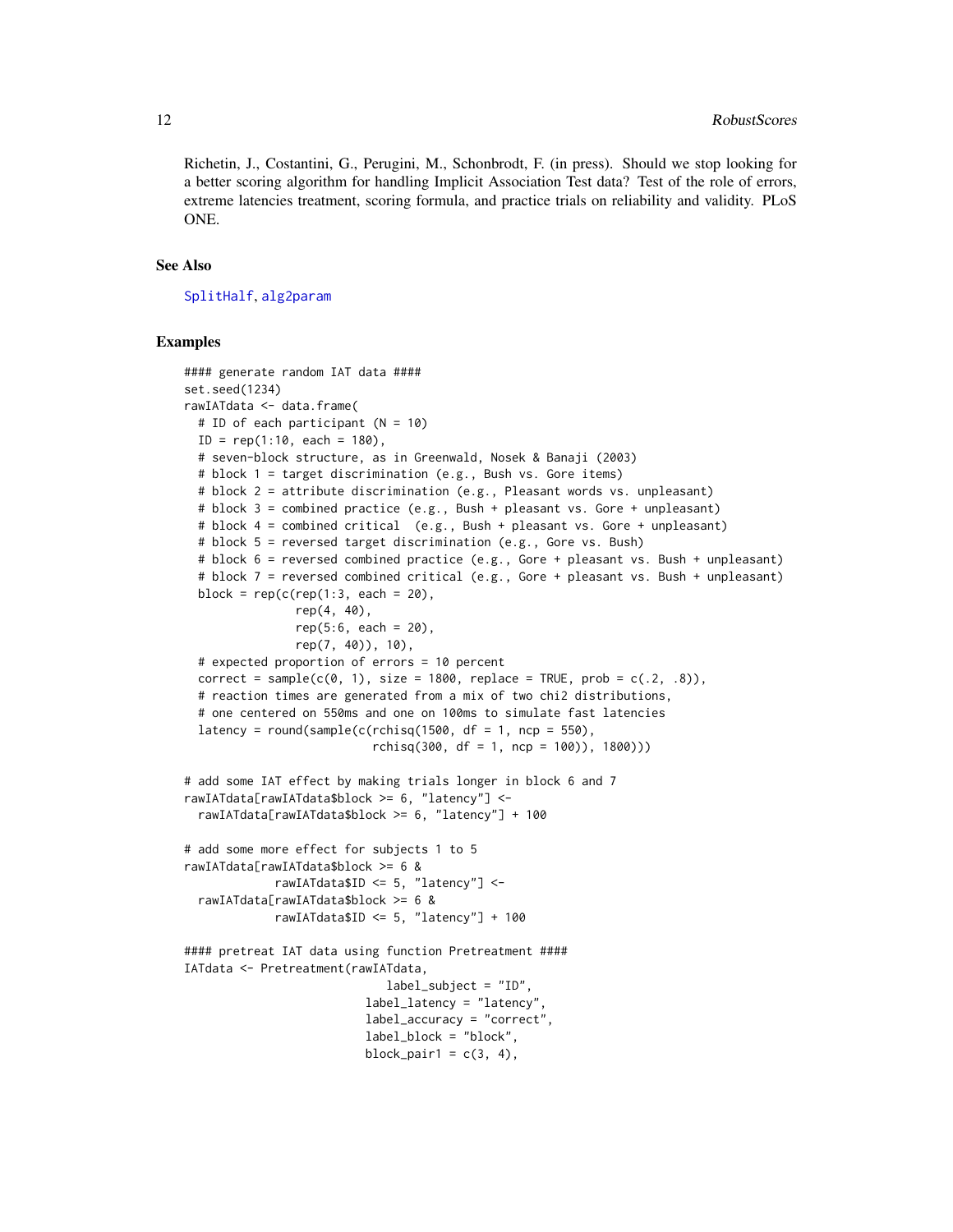```
block_pair2 = c(6, 7),
                          label_praccrit = "block",
                          block_prac = c(3, 6),
                          block_crit = c(4, 7))
#### Compute Greenwald et al.'s (2003, Table 3) D2, D5, and D6 measures ####
# All scores are computed both with the RobustScores and with
# the wrappers D2, D5, and D6. Results are identical
# D2 scores
D2(IATdata, verbose = FALSE)
RobustScores(IATdata = IATdata,
            P1 = "fxtrim",P2 = "ignore",
             P3 = "dscore",
             P4 = "dist",
             verbose = FALSE)
# D5 scores
D5(IATdata, verbose = FALSE)
RobustScores(IATdata = IATdata,
            P1 = "fxtrim",P2 = "recode",
            P3 = "dscore",
             P4 = "dist",verbose = FALSE)
# D6 scores
D6(IATdata, verbose = FALSE)
RobustScores(IATdata = IATdata,
            P1 = "fxtrim",P2 = "recode600",
             P3 = "dscore",
             P4 = "dist",verbose = FALSE)
```
#### Compute D scores with improvements by Richetin et al. (2015, p. 20) #### # "In this perspective, we examined whether the D2 for built-in penalty and the # D5 and D6 for no built-in penalty could benefit from the inclusion of two # elements that stand out from the results. Within their respective parameter, # the Statistical Winsorizing as a treatment for extreme latencies and No # distinction between practice and test trials when computing the difference # between the two critical blocks seem to lead to the best performances".

# All scores are computed both with the RobustScores and with # the wrappers D2SWND, D5SWND, and D6SWND. Results are identical

```
# D2SWND scores
D2SWND(IATdata, verbose = FALSE)
RobustScores(IATdata = IATdata,
            P1 = "wins10",
```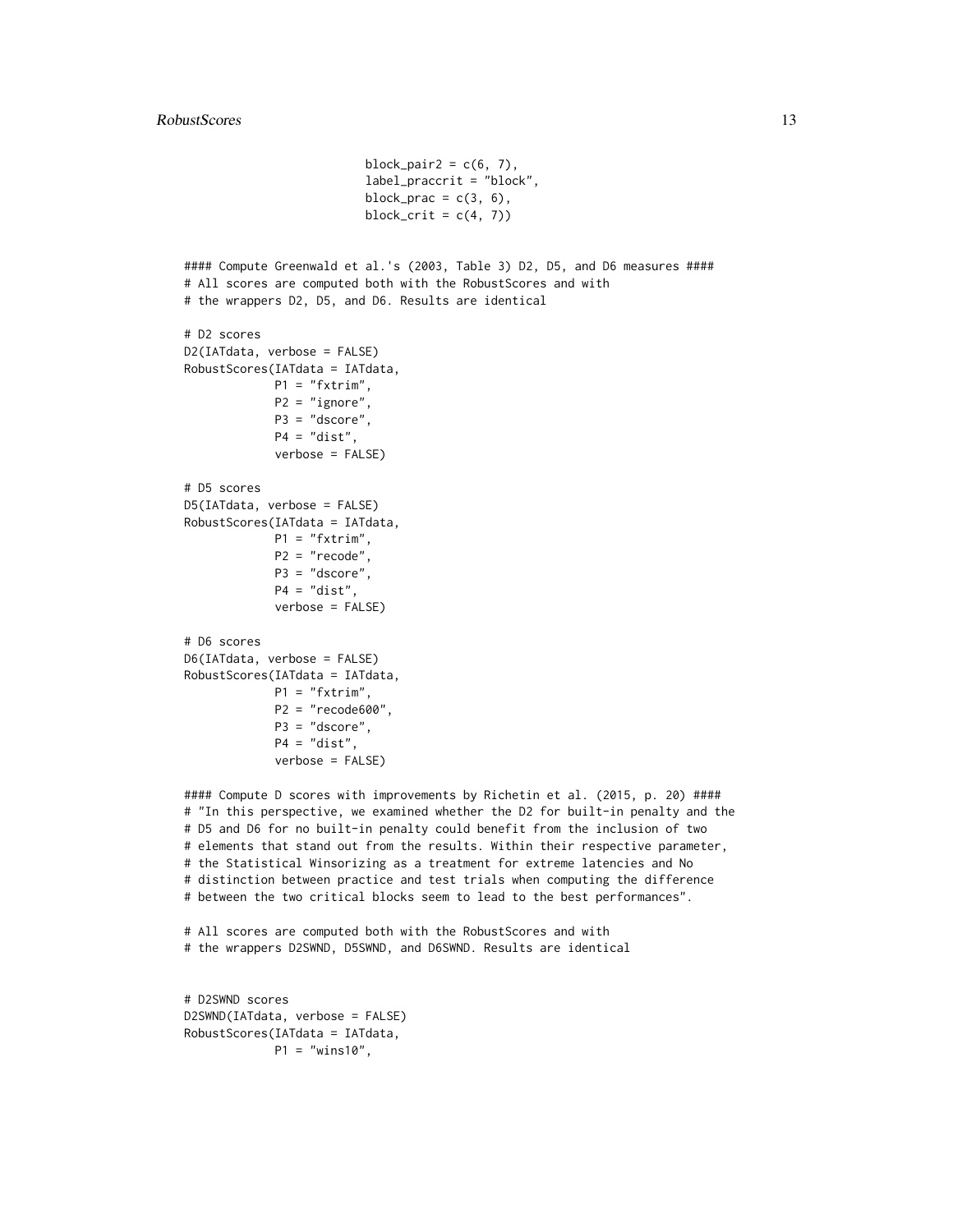```
P2 = "ignore",
            P3 = "dscore",
             P4 = "nodist",
             verbose = FALSE)
# D5_SWND scores
D5SWND(IATdata, verbose = FALSE)
RobustScores(IATdata = IATdata,
            P1 = "wins10",P2 = "recode",
            P3 = "dscore",
            P4 = "nodist",verbose = FALSE)
# D6_SWND scores
D6SWND(IATdata, verbose = FALSE)
RobustScores(IATdata = IATdata,
            P1 = "wins10",P2 = "recode600",
            P3 = "dscore",
            P4 = "nodist",
             verbose = FALSE)
 #### Compute all 421 combinations of IAT scores ####
 # 421 are the combinations given by parameters P1, P2, P3, and P4. For
 # details, see Richetin et al. (2015)
```

```
allIATscores <- RobustScores(IATdata = IATdata)
```
<span id="page-13-1"></span>SplitHalf *Split half reliability*

#### Description

Compute split half reliability for the algorithms defined by all the combinations of parameters P1, P2, P3, and P4.

#### Usage

```
SplitHalf(IATdata, ...)
SplitHalf.D2(IATdata, ...)
SplitHalf.D5(IATdata, ...)
SplitHalf.D6(IATdata, ...)
SplitHalf.D2SWND(IATdata, ...)
SplitHalf.D5SWND(IATdata, ...)
SplitHalf.D6SWND(IATdata, ...)
```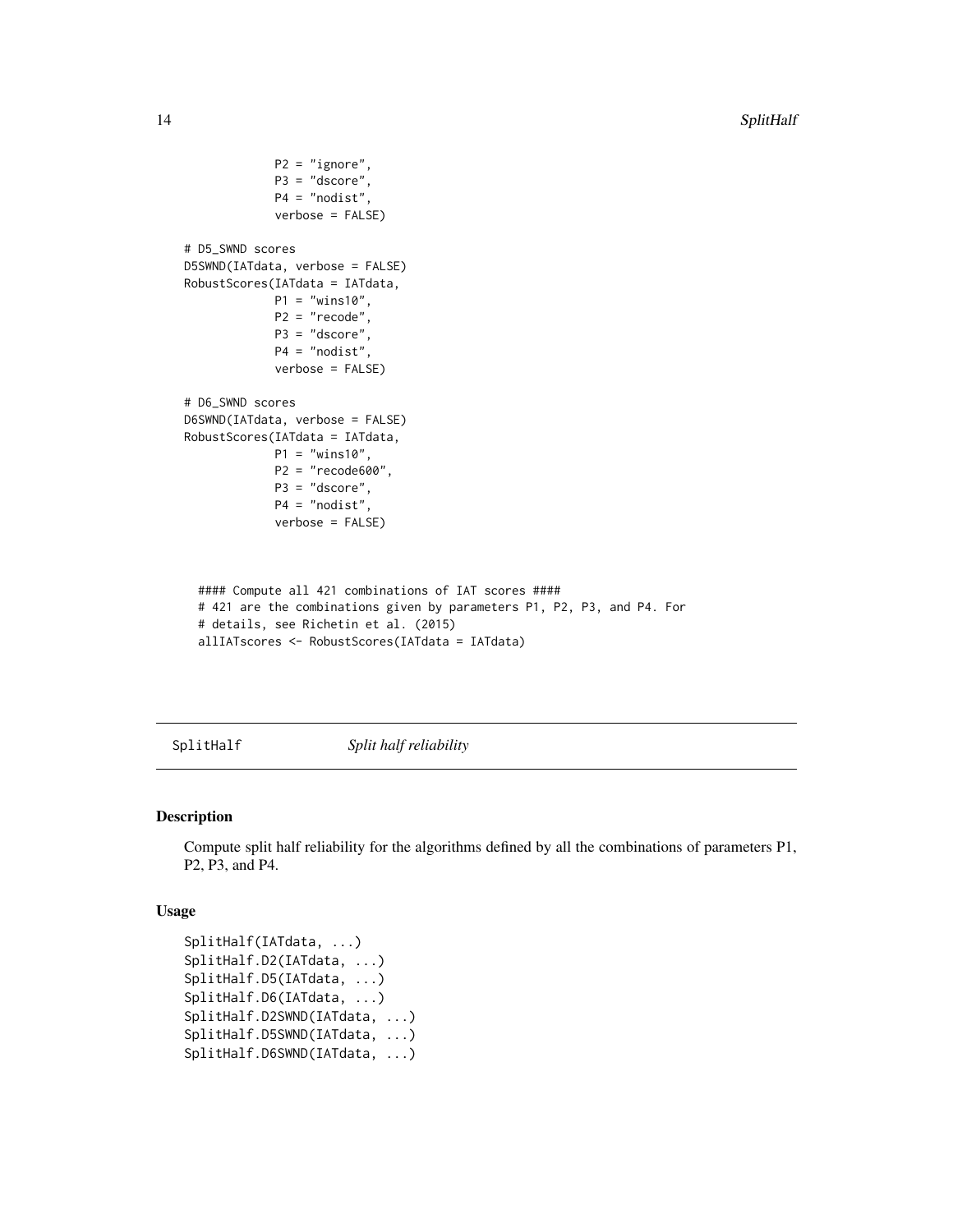#### <span id="page-14-0"></span>SplitHalf 15

#### Arguments

| IATdata  | same as Robust Scores                         |
|----------|-----------------------------------------------|
| $\cdots$ | other parameters to be passed to RobustScores |

## Details

The split-half reliability is computed by splitting the dataframe IATdata in two halves and then calling function [RobustScores](#page-7-1) Functions SplitHalf.D2 etc. are wrappers that allow computing reliability for some common types of scores. See [RobustScores](#page-7-1).

#### Value

A vector of split-half reliabilities.

#### Author(s)

Giulio Costantini

#### See Also

[RobustScores](#page-7-1), [alg2param](#page-1-1)

```
#### generate random IAT data ####
set.seed(1234)
rawIATdata <- data.frame(
 # ID of each participant (N = 10)
 ID = rep(1:10, each = 180),
 # seven-block structure, as in Greenwald, Nosek & Banaji (2003)
 # block 1 = target discrimination (e.g., Bush vs. Gore items)
 # block 2 = attribute discrimination (e.g., Pleasant words vs. unpleasant)
 # block 3 = combined practice (e.g., Bush + pleasant vs. Gore + unpleasant)
 # block 4 = combined critical (e.g., Bush + pleasant vs. Gore + unpleasant)
 # block 5 = reversed target discrimination (e.g., Gore vs. Bush)
 # block 6 = reversed combined practice (e.g., Gore + pleasant vs. Bush + unpleasant)
 # block 7 = reversed combined critical (e.g., Gore + pleasant vs. Bush + unpleasant)
 block = rep(c(rep(1:3, each = 20)),rep(4, 40),
                rep(5:6, each = 20),
               rep(7, 40)), 10),
 # expected proportion of errors = 10 percent
 correct = sample(c(\emptyset, 1), size = 1800, replace = TRUE, prob = c(.2, .8)),
 # reaction times are generated from a mix of two chi2 distributions,
  # one centered on 550ms and one on 100ms to simulate fast latencies
 latency = round(sample(c(rchisq(1500, df = 1, ncp = 550),
                           rchisq(300, df = 1, ncp = 100), 1800))
# add some IAT effect by making trials longer in block 6 and 7
rawIATdata[rawIATdata$block >= 6, "latency"] <-
 rawIATdata[rawIATdata$block >= 6, "latency"] + 100
```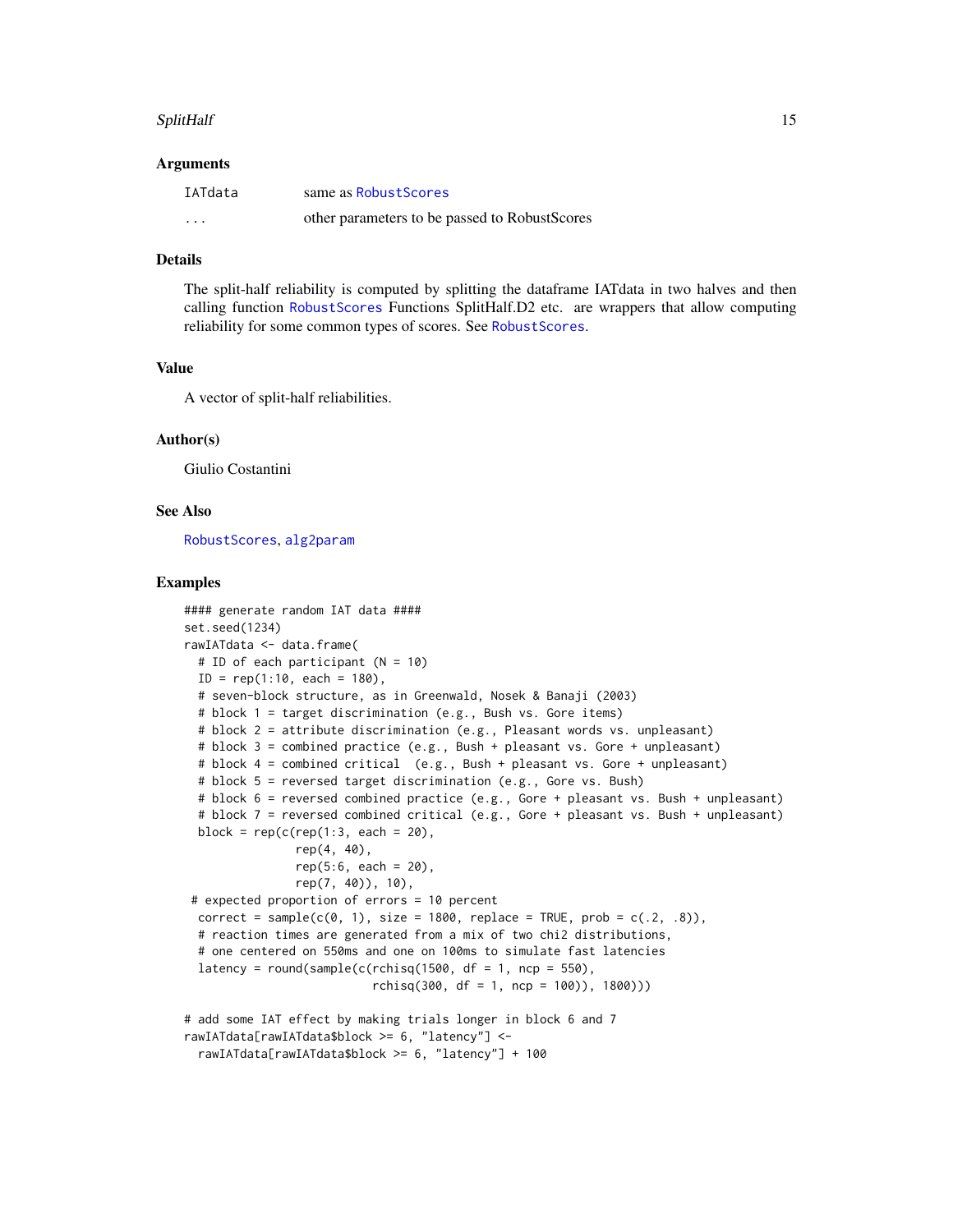```
# add some more effect for subjects 1 to 5
rawIATdata[rawIATdata$block >= 6 &
            rawIATdata$ID <= 5, "latency"] <-
 rawIATdata[rawIATdata$block >= 6 &
             rawIATdata$ID <= 5, "latency"] + 100
#### pretreat IAT data using function Pretreatment ####
IATdata <- Pretreatment(rawIATdata,
                             label_subject = "ID",
                          label_latency = "latency",
                          label_accuracy = "correct",
                          label_block = "block",
                          block_pair1 = c(3, 4),
                          block_pair2 = c(6, 7),
                          label_praccrit = "block",
                          block_prac = c(3, 6),
                          block_crit = c(4, 7))
#### Compute reliability for Greenwald et al.'s (2003) D2, D5, and D6 ####
# All scores are computed both with the SplitHalf and with
# the wrappers SplitHalf.D2, SplitHalf.D5, and SplitHalf.D6.
# D2 scores
SplitHalf.D2(IATdata, verbose = FALSE)
SplitHalf(IATdata = IATdata,
            P1 = "fxtrim",
            P2 = "ignore",
            P3 = "dscore",
            P4 = "dist",verbose = FALSE)
# D5 scores
SplitHalf.D5(IATdata,
             verbose = FALSE)
SplitHalf(IATdata = IATdata,
            P1 = "fxtrim",
             P2 = "recode",
             P3 = "dscore",
             P4 = "dist",
             verbose = FALSE)
# D6 scores
SplitHalf.D6(IATdata, verbose = FALSE)
SplitHalf(IATdata = IATdata,
            P1 = "fxtrim",P2 = "recode600",
            P3 = "dscore",
            P4 = "dist",
             verbose = FALSE)
```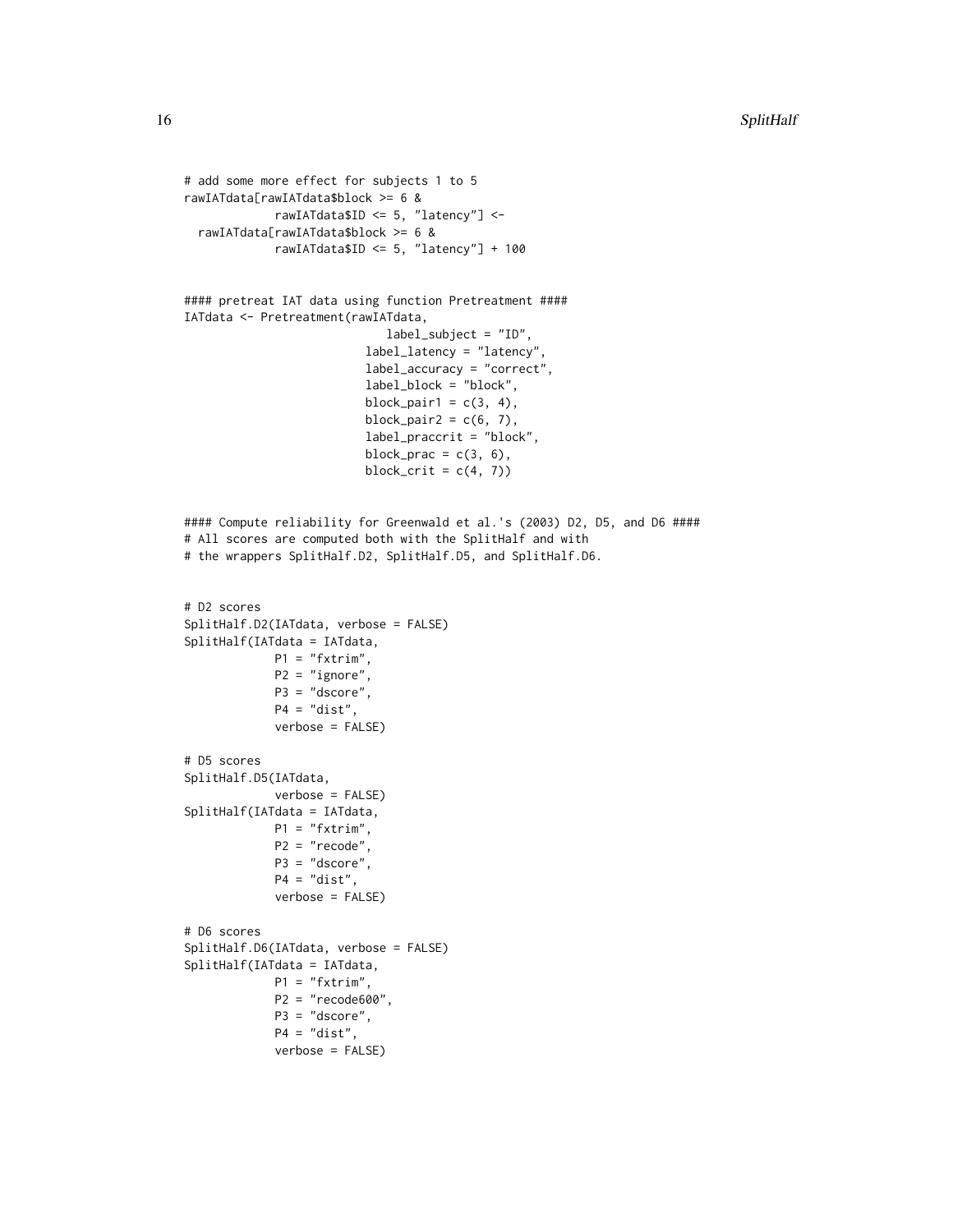```
#### Compute reliability for improved scores by Richetin et al. (2015, p. 20) ####
# All scores are computed both with the SplitHalf and with
# the wrappers SplitHalf.D2SWND, SplitHalf.D5SWND, and SplitHalf.D6SWND.
# Results are identical
# D2SWND scores
SplitHalf.D2SWND(IATdata, verbose = FALSE)
SplitHalf(IATdata = IATdata,
            P1 = "wins10",P2 = "ignore",
            P3 = "dscore",
            P4 = "nodist"
             verbose = FALSE)
# D5_SWND scores
SplitHalf.D5SWND(IATdata, verbose = FALSE)
SplitHalf(IATdata = IATdata,
            P1 = "wins10",P2 = "recode",
            P3 = "dscore",
             P4 = "nodist",
             verbose = FALSE)
# D6_SWND scores
SplitHalf.D6SWND(IATdata, verbose = FALSE)
SplitHalf(IATdata = IATdata,
            P1 = "wins10",P2 = "recode600",
            P3 = "dscore",
             P4 = "nodist",verbose = FALSE)
```
TestRetest *Test-retest reliability*

#### Description

Compute test-retest reliability for IAT with 2 observations for each subject

#### Usage

```
TestRetest(IATdata, ...)
TestRetest.D2(IATdata, ...)
TestRetest.D5(IATdata, ...)
TestRetest.D6(IATdata, ...)
TestRetest.D2SWND(IATdata, ...)
TestRetest.D5SWND(IATdata, ...)
TestRetest.D6SWND(IATdata, ...)
```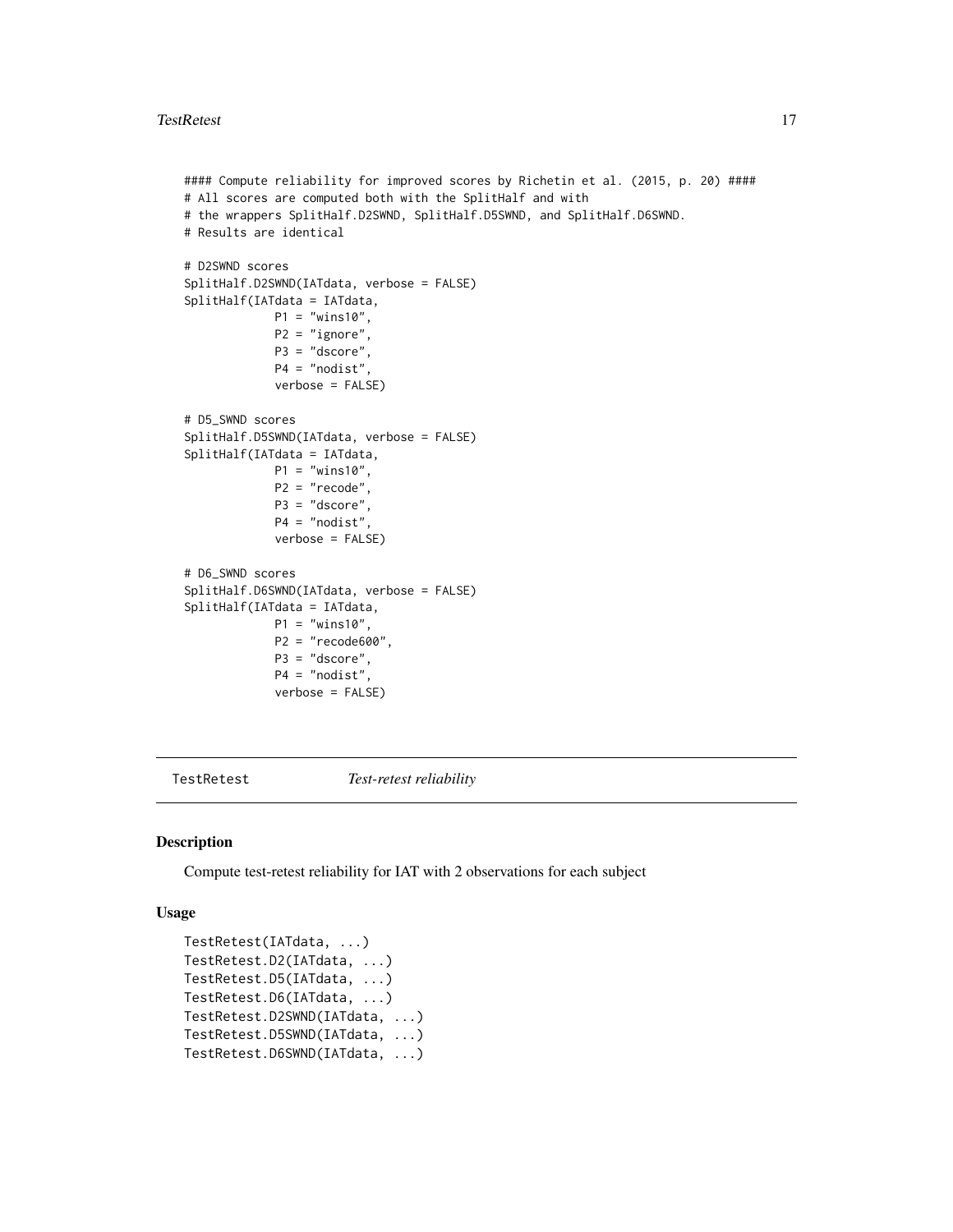#### <span id="page-17-0"></span>Arguments

| IATdata  | same as Robust Scores, but with the additional column "session". session           |
|----------|------------------------------------------------------------------------------------|
|          | distinguishes the trials of the first session and those of the second session. It  |
|          | is typically numerical, having value 1 for the first session and 2 for the second. |
|          | Functions TestRetest.D2 etc. are wrappers that allow computing reliability for     |
|          | some common types of scores. See Robust Scores.                                    |
| $\cdots$ | other parameters to be passed to RobustScores                                      |

#### Details

It computes the scores for the test and for the retest using RobustScores, the output is just the correlation among the scores in the two sessions.

#### Value

| algorithm  | The name of the algorithm, see Robust Scores for the convention adopted for |
|------------|-----------------------------------------------------------------------------|
|            | naming the algorithms                                                       |
| testretest | The test-retest reliability for each algorithm                              |

#### Author(s)

Giulio Costantini

#### See Also

**[RobustScores](#page-7-1)** 

```
#### generate random IAT data ####
set.seed(1234)
rawIATdata <- data.frame(
 # ID of each participant (N = 10)
 ID = rep(1:10, each = 180),
 # seven-block structure, as in Greenwald, Nosek & Banaji (2003)
 # block 1 = target discrimination (e.g., Bush vs. Gore items)
 # block 2 = attribute discrimination (e.g., Pleasant words vs. unpleasant)
 # block 3 = combined practice (e.g., Bush + pleasant vs. Gore + unpleasant)
 # block 4 = combined critical (e.g., Bush + pleasant vs. Gore + unpleasant)
 # block 5 = reversed target discrimination (e.g., Gore vs. Bush)
 # block 6 = reversed combined practice (e.g., Gore + pleasant vs. Bush + unpleasant)
 # block 7 = reversed combined critical (e.g., Gore + pleasant vs. Bush + unpleasant)
 block = rep(c(rep(1:3, each = 20)),rep(4, 40),
                rep(5:6, each = 20),
               rep(7, 40)), 10),
 # expected proportion of errors = 10 percent
 correct = sample(c(\emptyset, 1), size = 1800, replace = TRUE, prob = c(.2, .8)),
 # reaction times are generated from a mix of two chi2 distributions,
 # one centered on 550ms and one on 100ms to simulate fast latencies
```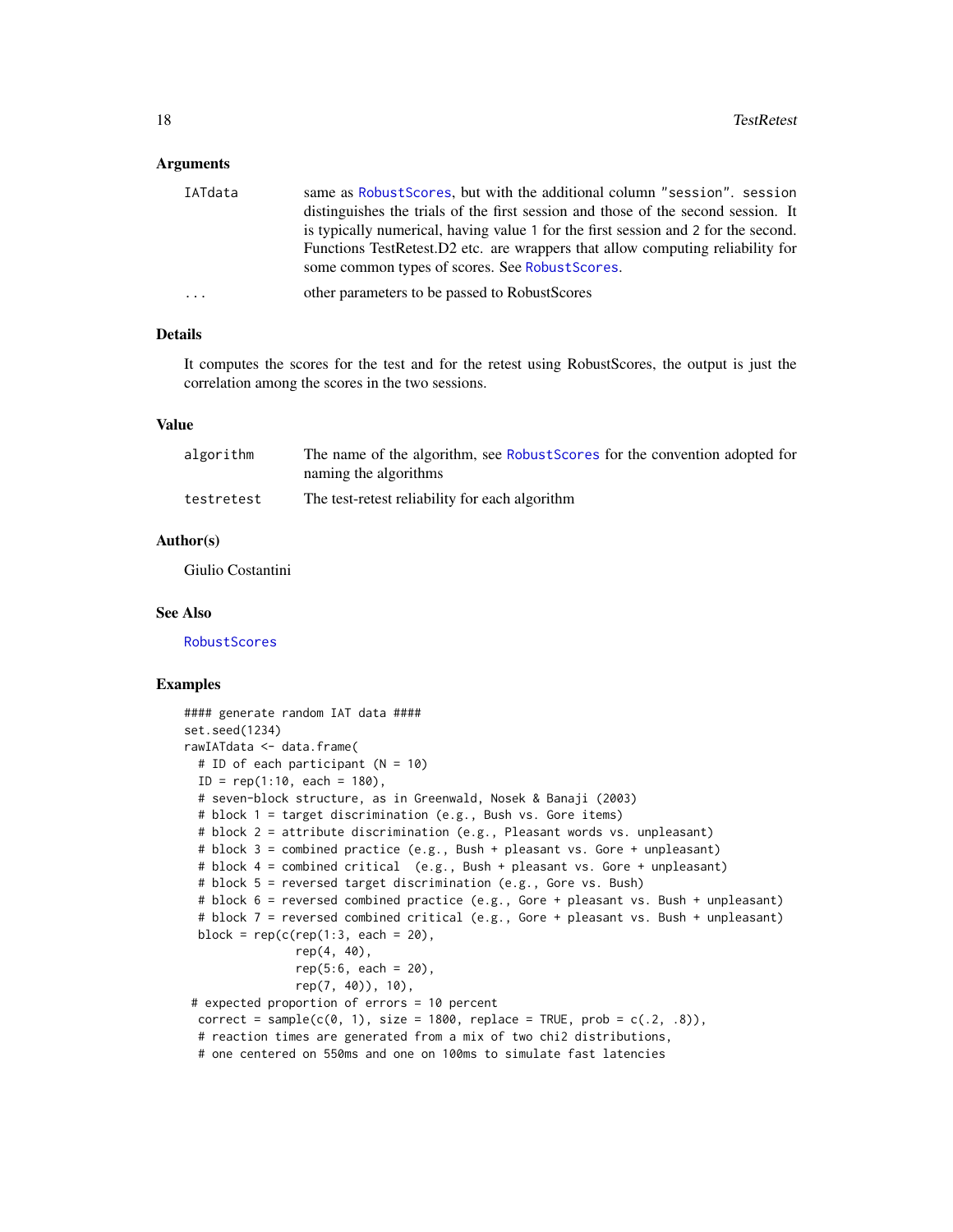```
latency = round(sample(c(rchisq(1500, df = 1, ncp = 550),
                           rchisq(300, df = 1, ncp = 100), 1800))
# add some IAT effect by making trials longer in block 6 and 7
rawIATdata[rawIATdata$block >= 6, "latency"] <-
 rawIATdata[rawIATdata$block >= 6, "latency"] + 100
# add some more effect for subjects 1 to 5
rawIATdata[rawIATdata$block >= 6 &
             rawIATdata$ID <= 5, "latency"] <-
 rawIATdata[rawIATdata$block >= 6 &
             rawIATdata$ID <= 5, "latency"] + 100
#### pretreat IAT data using function Pretreatment ####
IATdata <- Pretreatment(rawIATdata,
                             label_subject = "ID",
                          label_latency = "latency",
                          label_accuracy = "correct",
                          label_block = "block",
                          block_pair1 = c(3, 4),
                          block_pair2 = c(6, 7),
                          label_praccrit = "block",
                          block_prac = c(3, 6),
                          block_crit = c(4, 7))
# Add a column representing the session in IATdata
IATdata$session <- rep(c(1,2)), nrow(IATdata)/2)
#### Compute reliability for Greenwald et al.'s (2003) D2, D5, and D6 ####
# All scores are computed both with the TestRetest and with
# the wrappers TestRetest.D2, TestRetest.D5, and TestRetest.D6.
# D2 scores
TestRetest.D2(IATdata, verbose = FALSE)
TestRetest(IATdata = IATdata,
            P1 = "fxtrim",P2 = "ignore",
            P3 = "dscore",
             P4 = "dist",verbose = FALSE)
# D5 scores
TestRetest.D5(IATdata,
            verbose = FALSE)
TestRetest(IATdata = IATdata,
            P1 = "fxtrim",P2 = "recode",
             P3 = "dscore",
             P4 = "dist",verbose = FALSE)
```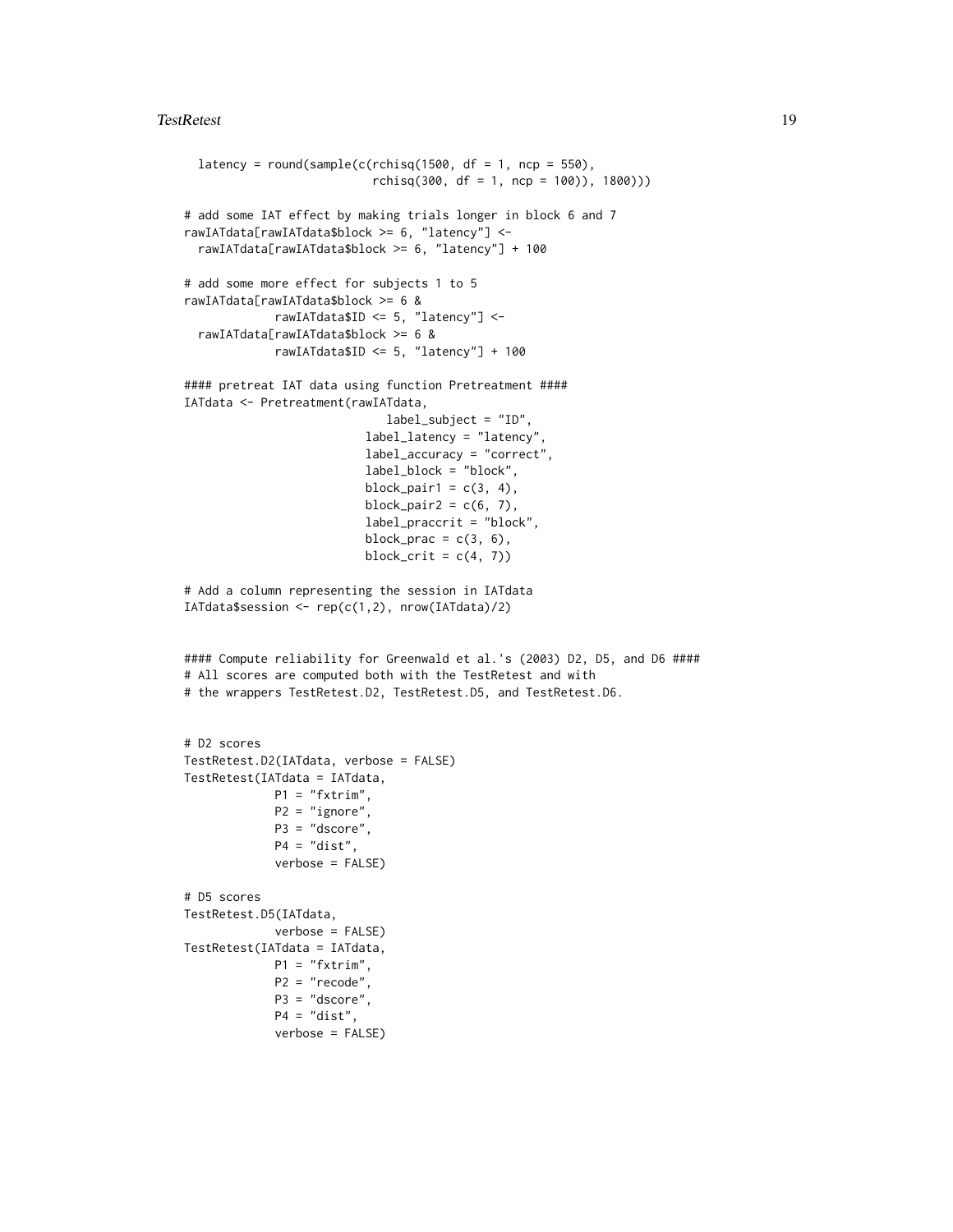```
# D6 scores
TestRetest.D6(IATdata, verbose = FALSE)
TestRetest(IATdata = IATdata,
             P1 = "fxtrim",P2 = "recode600",
             P3 = "dscore",
             P4 = "dist",verbose = FALSE)
#### Compute reliability for improved scores by Richetin et al. (2015, p. 20) ####
# All scores are computed both with the TestRetest and with
# the wrappers TestRetest.D2SWND, TestRetest.D5SWND, and TestRetest.D6SWND.
# Results are identical
# D2SWND scores
TestRetest.D2SWND(IATdata, verbose = FALSE)
TestRetest(IATdata = IATdata,
             P1 = "wins10",P2 = "ignore",
             P3 = "dscore",
             P4 = "nodist",
             verbose = FALSE)
# D5_SWND scores
TestRetest.D5SWND(IATdata, verbose = FALSE)
TestRetest(IATdata = IATdata,
             P1 = "wins10",P2 = "recode",
             P3 = "dscore",
             P4 = "nodist",verbose = FALSE)
# D6_SWND scores
TestRetest.D6SWND(IATdata, verbose = FALSE)
TestRetest(IATdata = IATdata,
             P1 = "wins10",
             P2 = "recode600",
             P3 = "dscore",
             P4 = "nodist",
             verbose = FALSE)
```
Tgraph *Layout* [qgraph](#page-0-0) *for multiple comparisons by package* nparcomp

#### Description

Implements the T-graph layout proposed by Vasilescu et al. (2014), using the robust nonparametric contrasts proposed by Konietschke et al. (2012).

<span id="page-19-0"></span>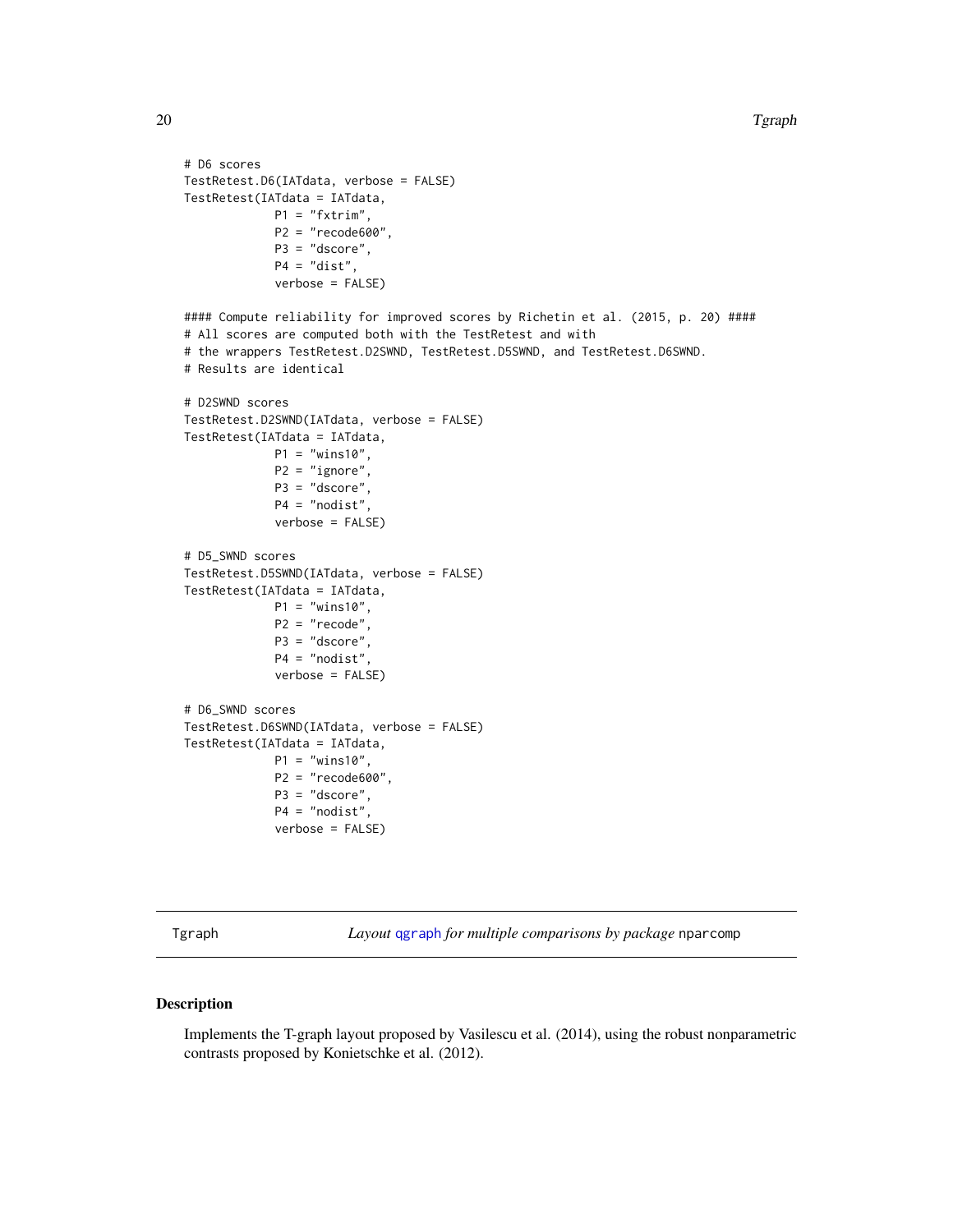#### Tgraph 21

#### Usage

 $Tgraph(mcmp, alpha = 0.05, horizonder = NULL)$ 

#### Arguments

| $m$ cmp    | The output of a robust post-hoc, as obtained with function memp from package<br>nparcomp                                                                                                                                                                                                                                                        |
|------------|-------------------------------------------------------------------------------------------------------------------------------------------------------------------------------------------------------------------------------------------------------------------------------------------------------------------------------------------------|
| alpha      | The alpha level, by convention $= .05$ . Effects with p values lower than alpha<br>are represented as arrows in the network layout.                                                                                                                                                                                                             |
| horizorder | Optional, vector of strings. While the vertical order of the variables in the<br>Tgraph is determined by the multiple comparisons, the horizontal ordering is<br>not. If specified, parameter horizorder allows to determine the horizontal order.<br>It must be a vector with the names of the variables in the preferred horizontal<br>order. |

#### Details

A T-graph is a simple graphical representation of a series of pairwise comparison proposed by Vasilescu et al. (2014). The nodes of the graph represent the levels of the factor, the arrows represent their pairwise comparisons. An arrow points from one option to another if the dependent variable is significantly higher for the first level compared to the second level of the factor. The robust contrasts defined by Konietschke et al. (2012) have the transitive property, therefore if an option X outperforms another option Y and Y outperforms Z, this implies that X outperforms Z. For sake of a clear graphical representation we followed Vasilescu et al. and omitted the direct edges when two nodes could be connected using an indirect path travelling through other nodes.

#### Value

| wmat   | The weights matrix, for each pair of options the weights represent the value of<br>the estimated relative effect, see mcmp. A value is present in wmat only if the<br>associated p value is less than a lpha and it is zero otherwise. |
|--------|----------------------------------------------------------------------------------------------------------------------------------------------------------------------------------------------------------------------------------------|
| amat   | The adjacency matrix, for each pair of options, it has value 1 if an edge is<br>present in wmat and 0 otherwise. This should be given as the main input to<br>$link{graph}$                                                            |
| layout | The layout to give in input to qgraph's parameter layout                                                                                                                                                                               |

## Author(s)

Giulio Costantini

## References

Epskamp, S., Cramer, A. O. J., Waldorp, L. J., Schmittmann, V. D., & Borsboom, D. (2012). qgraph: network visualizations of relationships in psychometric data. Journal of Statistical Software, 48(4).

Konietschke, F., Hothorn, L. a., & Brunner, E. (2012). Rank-based multiple test procedures and simultaneous confidence intervals. Electronic Journal of Statistics, 6, 738-759. doi:10.1214/12- EJS691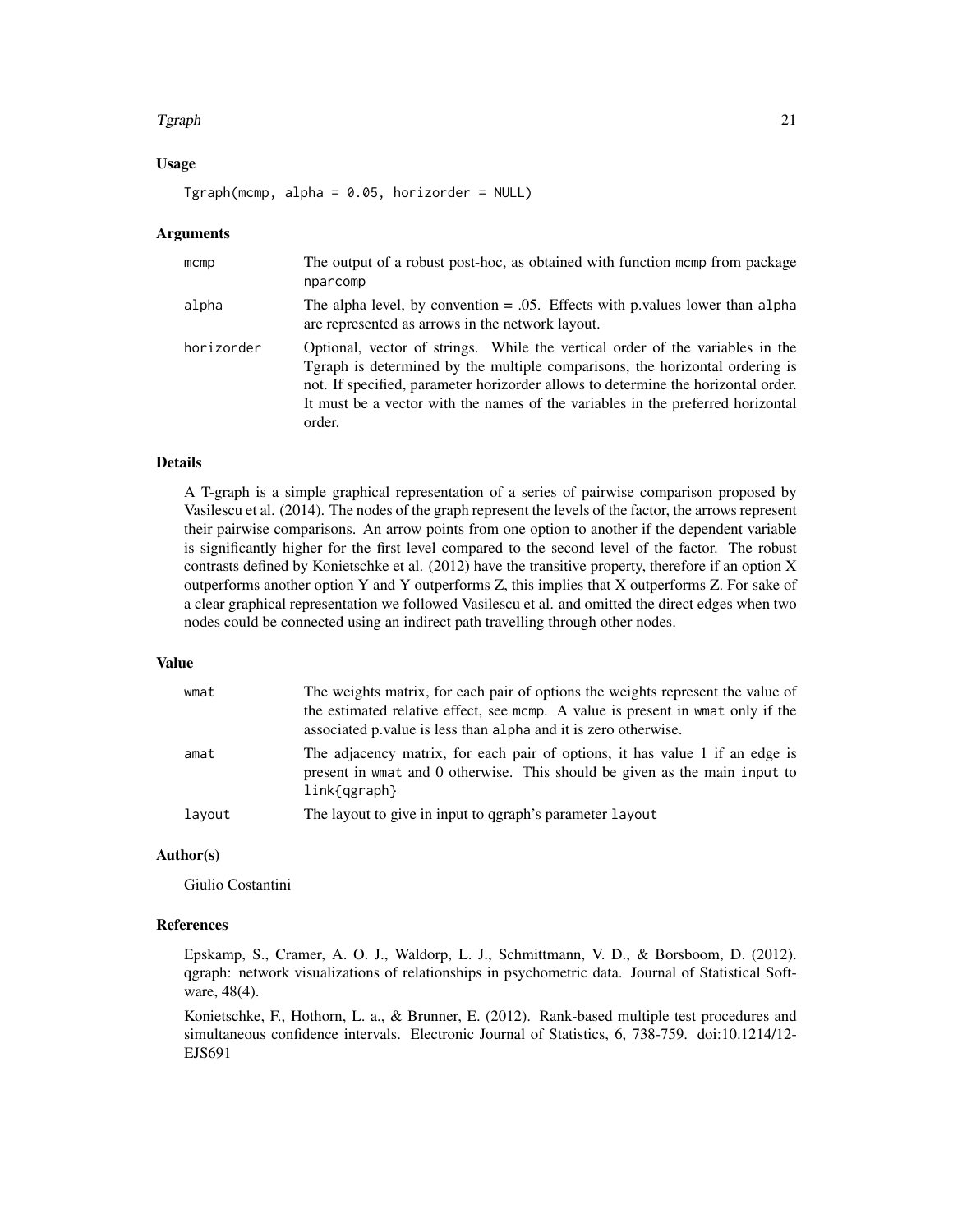Vasilescu, B., Serebrenik, A., Goeminne, M., & Mens, T. (2014). On the variation and specialization of workload-A case study of the Gnome ecosystem community. Empirical Software Engineering, 19, 955-1008. doi:10.1007/s10664-013-9244-1

Richetin, J., Costantini, G., Perugini, M., Schonbrodt, F. (in press). Should we stop looking for a better scoring algorithm for handling Implicit Association Test data? Test of the role of errors, extreme latencies treatment, scoring formula, and practice trials on reliability and validity. PLoS ONE.

```
library(nparcomp)
library(qgraph)
dat \le- data.frame(matrix(nrow = 300, ncol = 0))
dat$DV <- c(rnorm(100, 1, 1),
       rnorm(100, 0, 1),
       rnorm(100, 0, 1))
dat$IV <- c(rep("A", 100),
        rep("B", 100),
        rep("D", 100))
mcmp <- mctp(formula = DV~IV, data = dat, type = "Tukey")
tg <- Tgraph(mcmp)
qgraph(tg$amat, layout = tg$layout)
tg2 <- Tgraph(mcmp, horizorder = c("A", "D", "B"))
qgraph(tg2$amat, layout = tg2$layout)
```